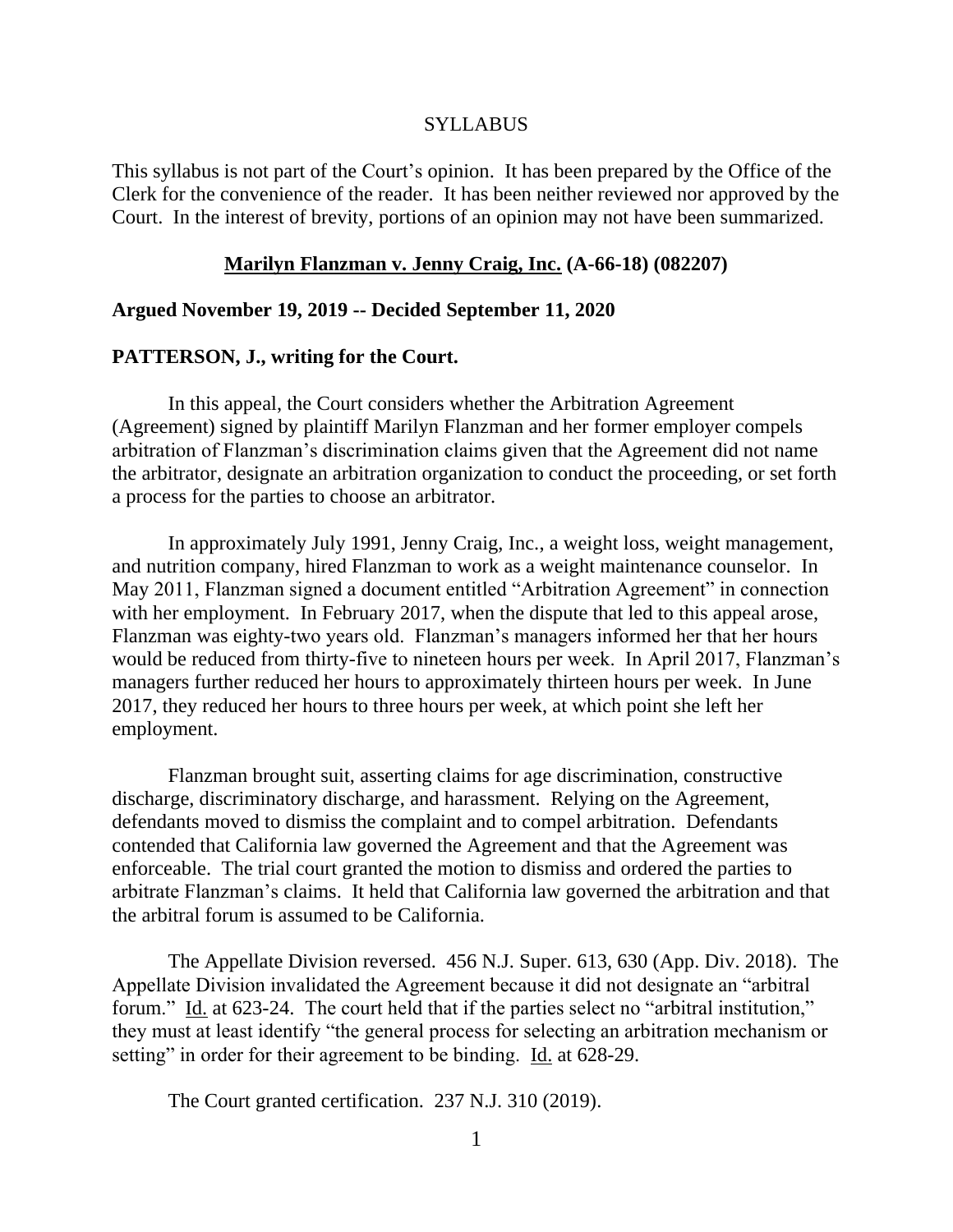**HELD:** The New Jersey Arbitration Act (NJAA), which provides a default procedure for the selection of an arbitrator and generally addresses the conduct of the arbitration, clearly expresses the Legislature's intent that an arbitration agreement may bind the parties without designating a specific arbitrator or arbitration organization or prescribing a process for such a designation. N.J.S.A. 2A:23B-11(a), -15. Under principles of New Jersey law that generally govern contracts, the Agreement at issue is valid and enforceable.

1. Section 2 of the Federal Arbitration Act (FAA) represents a congressional declaration of a liberal federal policy favoring arbitration agreements, notwithstanding any state substantive or procedural policies to the contrary. The FAA preempts any state rule discriminating on its face against arbitration. In the FAA, Congress also promoted arbitration by addressing the selection of an arbitrator. Section 5 of the statute authorizes a court to designate an arbitrator on the application of any party if no contractual provision governs the designation of an arbitrator, and an arbitrator or arbitrators appointed by the court in accordance with the FAA "shall act under the [arbitration] agreement with the same force and effect as if he or they had been specifically named therein." 9 U.S.C. § 5. (pp. 13-15)

2. The New Jersey Arbitration Act (NJAA) is nearly identical to the FAA and enunciates the same policies favoring arbitration. The NJAA's legislative history confirms the Legislature's view that the statute would operate as a "default" provision, deferring in most respects to the terms agreed upon by the parties but mandating certain provisions that the Legislature viewed to be critical. As did Congress when it enacted 9 U.S.C. § 5, the Legislature ensured in the NJAA that a court can act when the parties have not agreed on a specific arbitrator or designated a method of choosing an arbitrator, or when an agreed-upon selection process has failed. See N.J.S.A. 2A:23B-11(a). The NJAA thus codifies the Legislature's intent that an arbitration agreement may be valid and enforceable even if the parties have not chosen a specific arbitrator or set forth a process for the selection of the arbitrator. The NJAA also provides general guidance as to how the arbitration will proceed. See N.J.S.A.  $2A:23B-15(a)$  to (e). (pp. 15-18)

3. In light of the NJAA's default provisions supplying terms missing from an arbitration agreement, a court's enforcement of an agreement supplemented by those terms comports with common-law principles of New Jersey contract law. Although the parties may choose to agree upon an arbitrator or arbitral organization or set forth a plan for such a designation, the NJAA's default provisions are available to parties who leave those issues unresolved. (pp. 18-20)

4. When a New Jersey court is called on to enforce an arbitration agreement, its initial inquiry must be -- just as it is for any other contract -- whether the agreement to arbitrate all, or any portion, of a dispute is the product of mutual assent, as determined under customary principles of contract law. Conducting that inquiry in Atalese v. U.S. Legal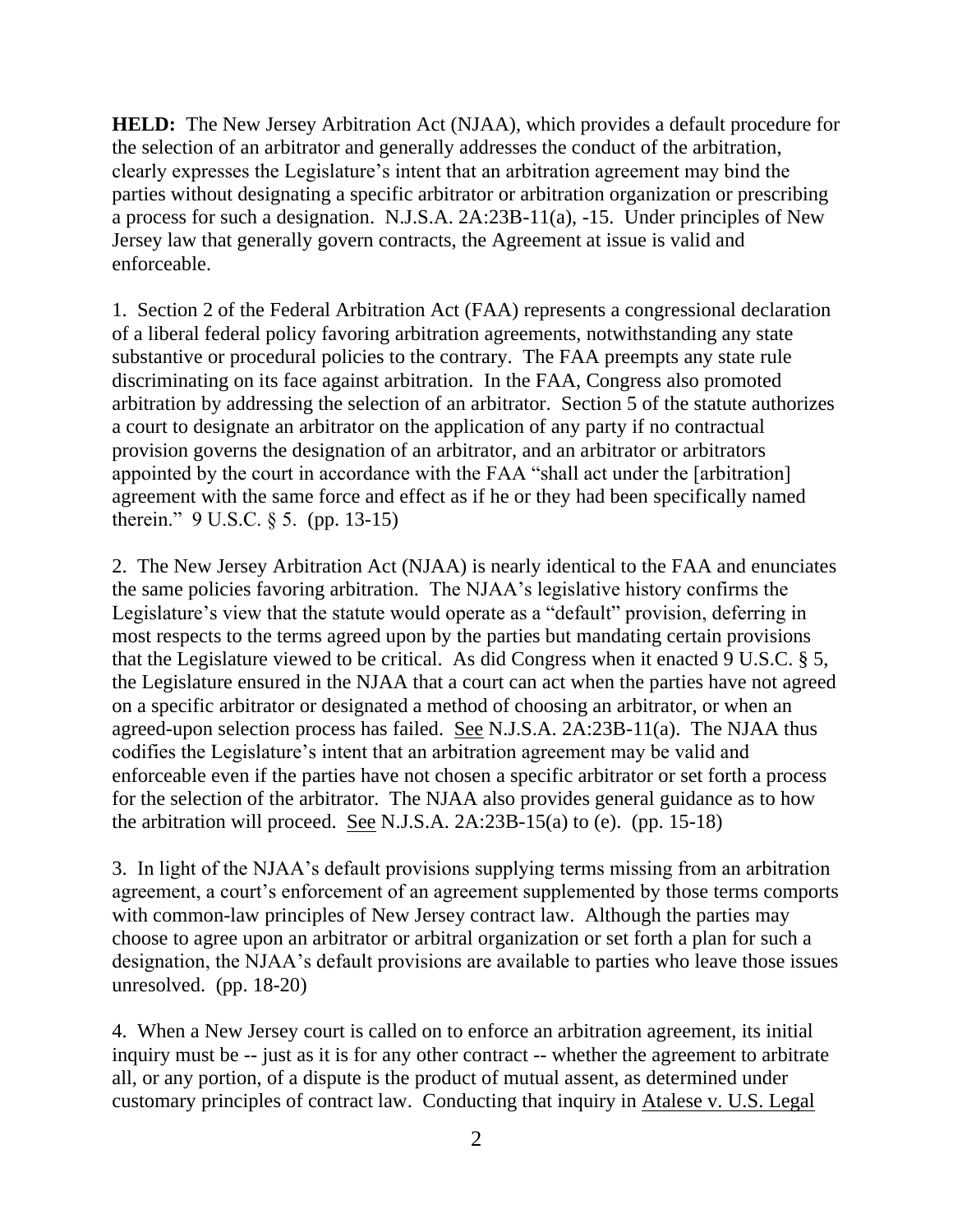Services Group, L.P., the Court observed that "under New Jersey law, any contractual 'waiver-of-rights provision must reflect that [the party] has agreed clearly and unambiguously' to its terms." 219 N.J. 430, 443 (2014). The Arbitration Agreement at issue in this appeal meets the standard of Atalese. (pp. 20-22)

5. When it invalidated the Agreement, the Appellate Division set forth a requirement for arbitration agreements that was not imposed in Atalese, mandating either the designation in the agreement of an "arbitral institution" or a description of "the general process for selecting an arbitration mechanism or setting." 456 N.J. Super. at 628-29. That principle is not among the "grounds as exist at law or in equity for the revocation of any contract." Atalese, 219 N.J. at 441. No New Jersey statutory provision or prior decision has elevated the selection of an "arbitral institution" or the designation of a "general process for selecting an arbitration mechanism or setting" to the status of essential contract terms, without which an arbitration agreement must fail. To the contrary, the NJAA makes clear that its default provision for the selection of an arbitrator may operate in the absence of contractual terms prescribing such procedures. See N.J.S.A. 2A:23B-11(a). The Court shares the Appellate Division's view that a detailed description of the contemplated arbitration in an arbitration agreement enhances the clarity of that agreement and agrees that it may be advantageous for parties to designate in their agreement an arbitral organization but also provide an alternative method of choosing an organization should the parties' primary choice be unavailable. See 456 N.J. Super. at 626-30. But the parties' omission of a designated arbitral institution or general process for selecting an arbitration mechanism or setting does not warrant the invalidation of an arbitration agreement. Should the parties prove unable or unwilling to agree upon an arbitrator, the court may exercise its appointment authority in accordance with N.J.S.A. 2A:23B-11 on the application of either party, and the designated arbitrator may conduct the arbitration in accordance with the procedures described in N.J.S.A. 2A:23B-15. In short, the Agreement at issue in this appeal meets the standards imposed by New Jersey contract law and is therefore valid and enforceable. (pp. 22-27)

6. The Court finds the Agreement to be silent as to the governing law and the jurisdiction in which the arbitration should be held. The Court therefore vacates the trial court's judgment insofar as it designates California law as the governing law and concludes that the parties agreed that California would provide the forum of the arbitration. That issue is for the arbitrator to resolve. (pp 27-28)

# **The judgment of the Appellate Division is REVERSED, and the judgment of the trial court is REINSTATED AS MODIFIED.**

# **CHIEF JUSTICE RABNER and JUSTICES LaVECCHIA, ALBIN, FERNANDEZ-VINA, and SOLOMON join in JUSTICE PATTERSON's opinion.**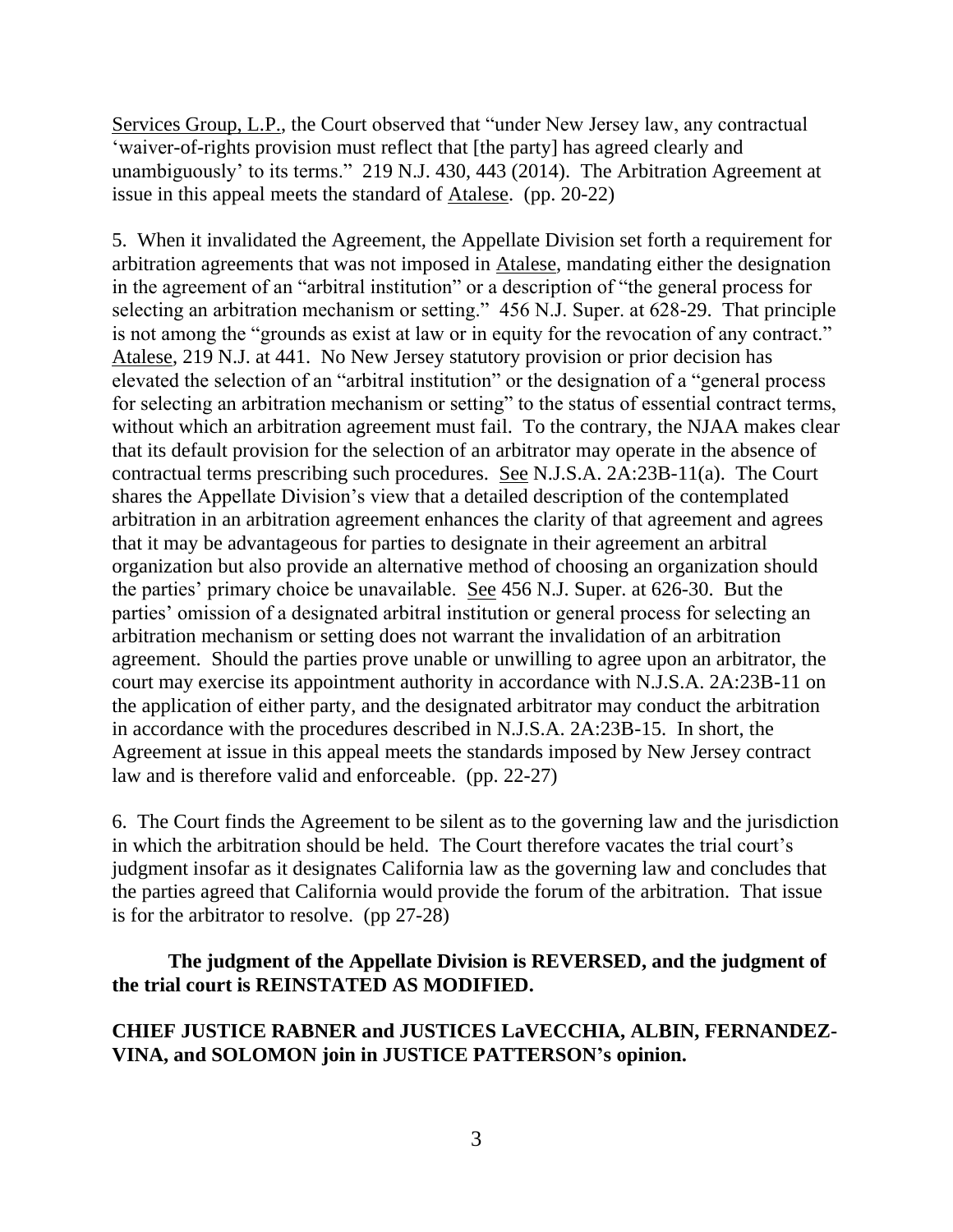## SUPREME COURT OF NEW JERSEY

A-66 September Term 2018

# 082207

Marilyn Flanzman,

# Plaintiff-Respondent,

v.

Jenny Craig, Inc., Lillias Piro, individually, and Denise Shelley, individually,

Defendants,

and

JC USA, Inc.,

Defendant-Appellant.

On certification to the Superior Court, Appellate Division, whose opinion is reported at 456 N.J. Super. 613 (App. Div. 2018).

Argued November 19, 2019 Decided September 11, 2020

Sharon P. Margello argued the cause for appellant (Ogletree, Deakins, Nash, Smoak & Stewart, attorneys; Sharon P. Margello and Jocelyn A. Merced, on the briefs).

David Zatuchni argued the cause for respondent (Zatuchni & Associates, attorneys; David Zatuchni, on the brief).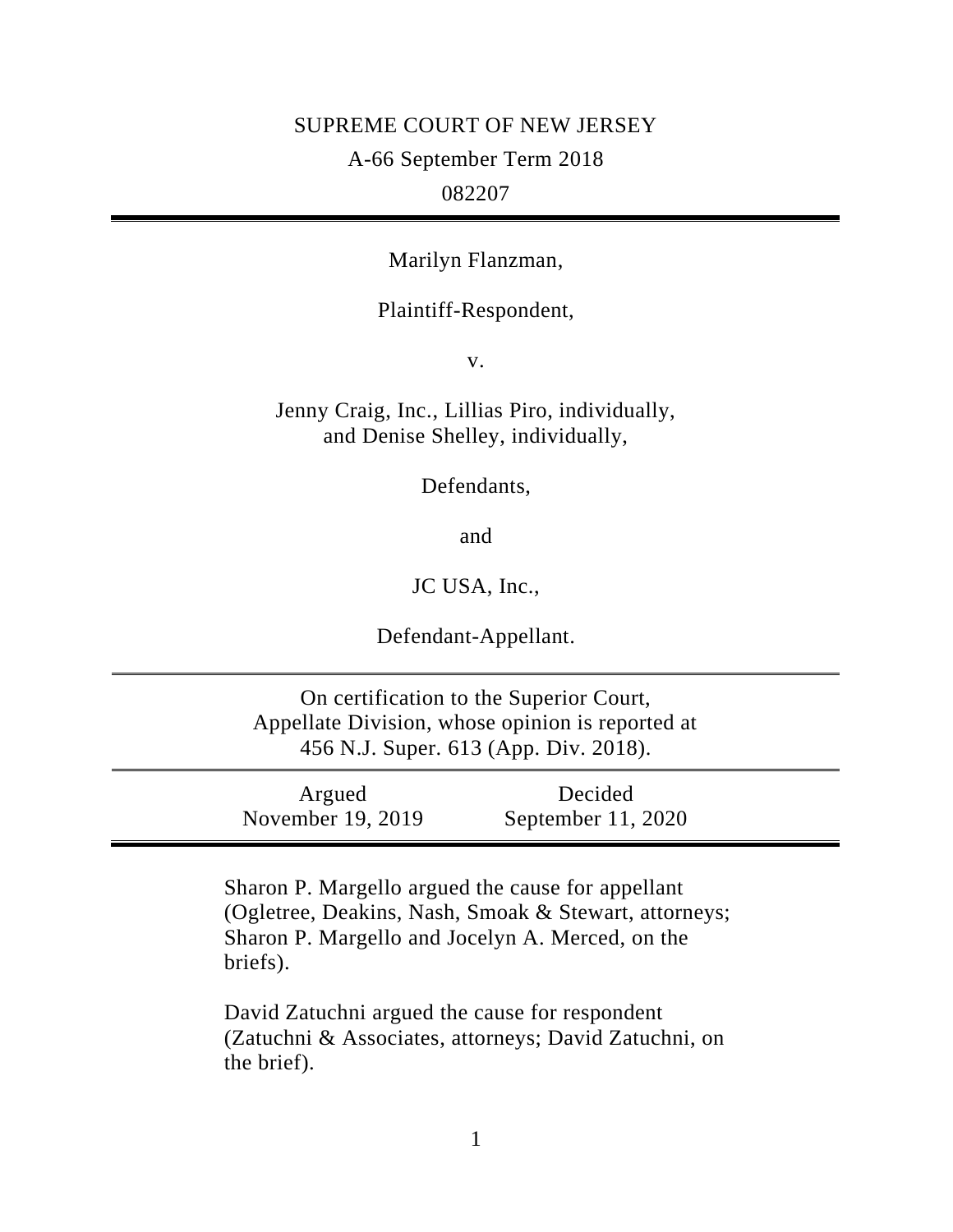William D. Wright argued the cause for amicus curiae New Jersey Association for Justice (The Wright Law Firm, attorneys; William D. Wright and David T. Wright, on the brief).

Andrew Dwyer argued the cause for amicus curiae National Employment Lawyers Association of New Jersey (Dwyer & Barrett, attorneys; Andrew Dwyer, of counsel and on the brief).

JUSTICE PATTERSON delivered the opinion of the Court.

In this appeal, we determine whether the Arbitration Agreement (Agreement) signed by plaintiff Marilyn Flanzman and her former employer, defendant JC USA, Inc. (JC USA), compels arbitration of Flanzman's discrimination claims. In the Agreement, Flanzman and JC USA agreed to resolve their disputes by "final and binding arbitration" that would take the place of "a jury or other civil trial." Although the Agreement stated that an arbitrator would resolve the parties' disputes, it did not name the arbitrator, designate an arbitration organization to conduct the proceeding, or set forth a process for the parties to choose an arbitrator.

Following a dispute with her employer, Flanzman left her position and filed a complaint against the employer and individual defendants, alleging age discrimination, constructive discharge and other claims pursuant to the Law Against Discrimination (LAD), N.J.S.A. 10:5-1 to -49. The trial court granted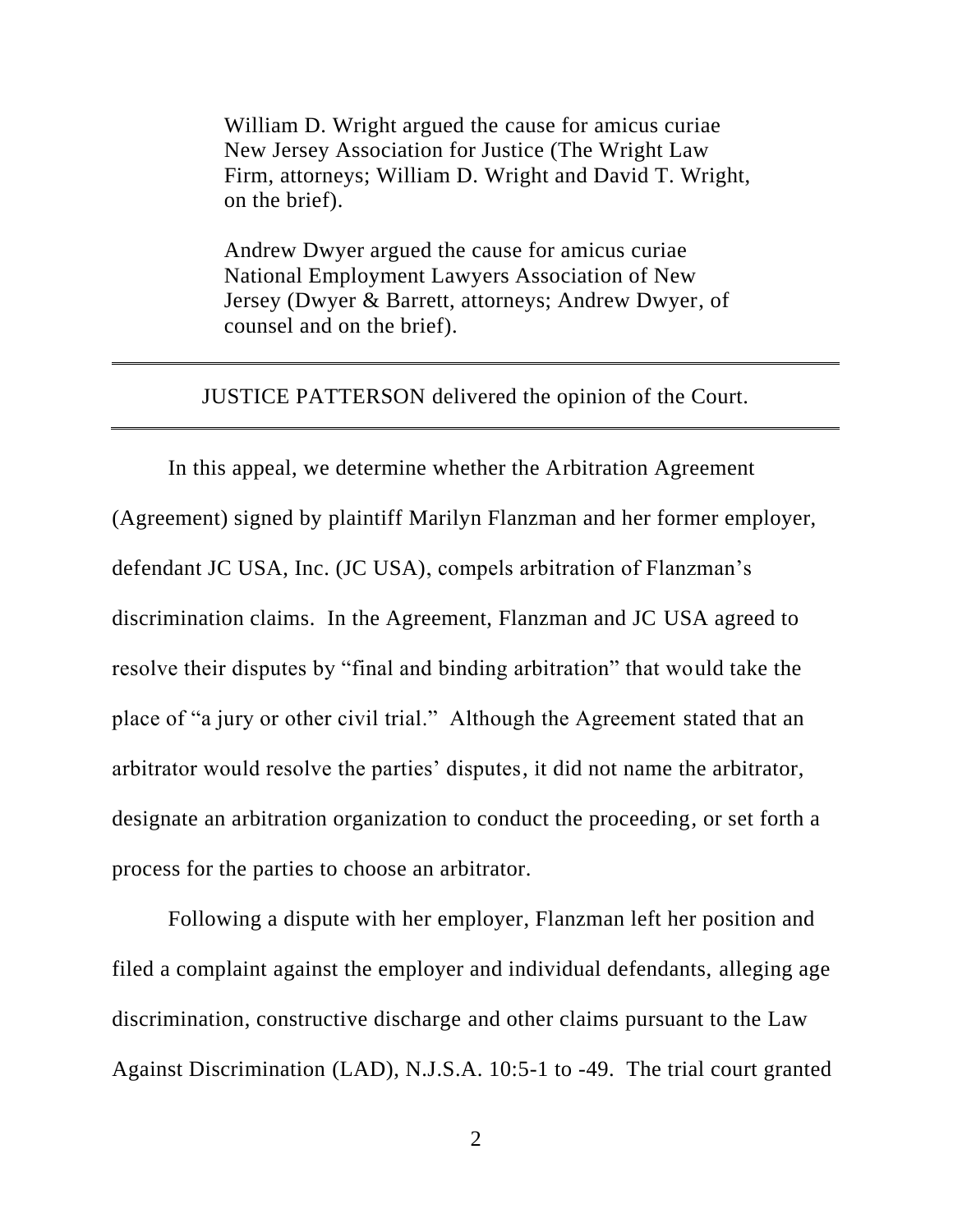defendants' motion to dismiss Flanzman's complaint and compel arbitration of her claims.

The Appellate Division reversed the trial court's judgment. Flanzman v. Jenny Craig, Inc., 456 N.J. Super. 613, 625-30 (App. Div. 2018). The court held that in order to be valid, an arbitration agreement must designate either an "arbitral institution" or a "process for selecting an arbitration mechanism or setting," and declined to enforce the Agreement on those grounds. Id. at 628- 29.

We granted JC USA's petition for certification and reverse the Appellate Division's judgment. As did Congress in the Federal Arbitration Act (FAA), 9 U.S.C. §§ 1 to 16, the New Jersey Legislature adopted a policy in favor of arbitration in the New Jersey Arbitration Act (NJAA), N.J.S.A. 2A:23B-1 to -36. The NJAA, which provides a default procedure for the selection of an arbitrator and generally addresses the conduct of the arbitration, clearly expresses the Legislature's intent that an arbitration agreement may bind the parties without designating a specific arbitrator or arbitration organization or prescribing a process for such a designation. N.J.S.A. 2A:23B-11(a), -15.

Applying principles of New Jersey law that generally govern contracts, we hold that the Agreement at issue is valid and enforceable. We modify the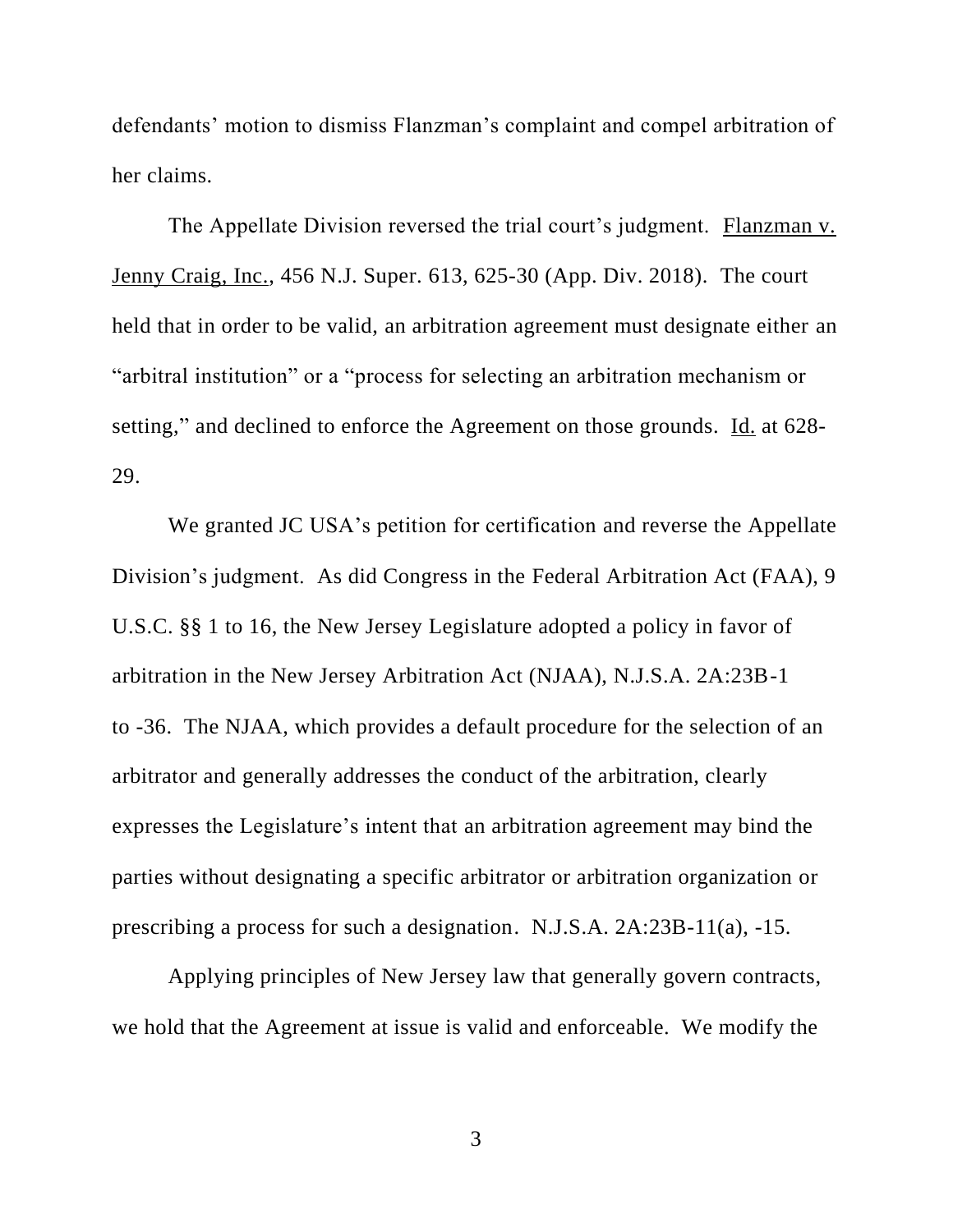trial court's judgment as to the governing law and forum for the arbitration, and we reinstate that judgment as modified.

I.

# $\mathbf{A}$ .

We derive our summary of the facts from the record presented to the trial court.

In approximately July 1991, Jenny Craig, Inc. (Jenny Craig), a weight loss, weight management, and nutrition company, hired Flanzman to work as a weight maintenance counselor at its facility in Paramus, New Jersey.<sup>1</sup> In that capacity, Flanzman provided weight-loss and weight-maintenance counseling to Jenny Craig customers. Her normal hours as a Jenny Craig employee were approximately thirty-five hours per week.

On May 12, 2011, Flanzman signed a document entitled "Arbitration Agreement" in connection with her employment.<sup>2</sup> The Agreement provided in part:

<sup>&</sup>lt;sup>1</sup> The record does not reveal the date on which Flanzman ceased being an employee of Jenny Craig and became an employee of JC USA, nor does it explain the relationship between the two corporate entities.

<sup>&</sup>lt;sup>2</sup> In a certification submitted to the trial court, Flanzman stated that she did not recall "ever seeing the form called 'Arbitration Agreement' before this litigation," and that she had "no memory of being asked to sign this specific form called, 'Arbitration Agreement.'" She conceded, however, that the Agreement "does contain my signature."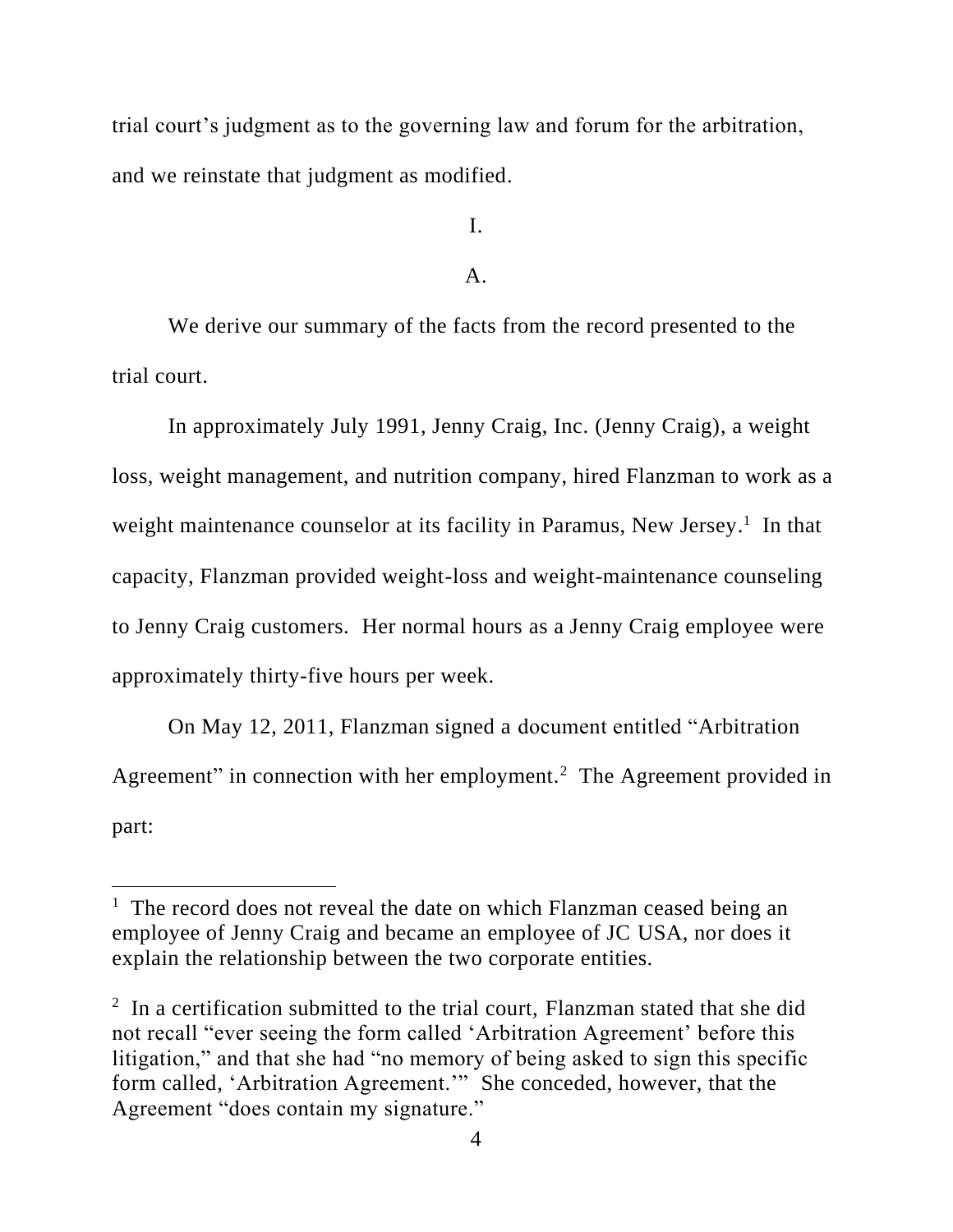Any and all claims or controversies arising out of or relating to Employee's employment, the termination thereof, or otherwise arising between Employee and Company shall, in lieu of a jury or other civil trial, be settled by final and binding arbitration. This agreement to arbitrate includes all claims whether arising in tort or contract and whether arising under statute or common law including, but not limited to, any claim of breach of contract, discrimination or harassment of any kind. The parties also agree to submit claims to the Arbitrator regarding issues of arbitrability, the validity, scope, and enforceability of this Agreement, his or her jurisdiction, as well as any gateway, threshold, or any other challenges to this Agreement, including claims that this Agreement is unconscionable.

The arbitrator shall not have the authority to add to, subtract from or modify any of the terms of this Agreement. Judgment on any award rendered by the arbitrator may be entered and enforced by any court having jurisdiction thereof. Employee will pay the then-current Superior Court of California filing fee toward the costs of the arbitration (i.e. filing fees, administration fees, and arbitrator fees), and each party shall be responsible for paying its own other costs for the arbitration, including, but not limited to attorneys' fees, witness fees, transcript fees, or other litigation expenses that Employee would otherwise be required to bear in a court action. Employee shall not be required to pay any type or amount of expense if such requirement would invalidate this agreement or would otherwise be contrary to the law as it exists at the time of the arbitration. The prevailing party in any arbitration shall be entitled to recover its reasonable attorney's fees and costs, where authorized by contract or statute.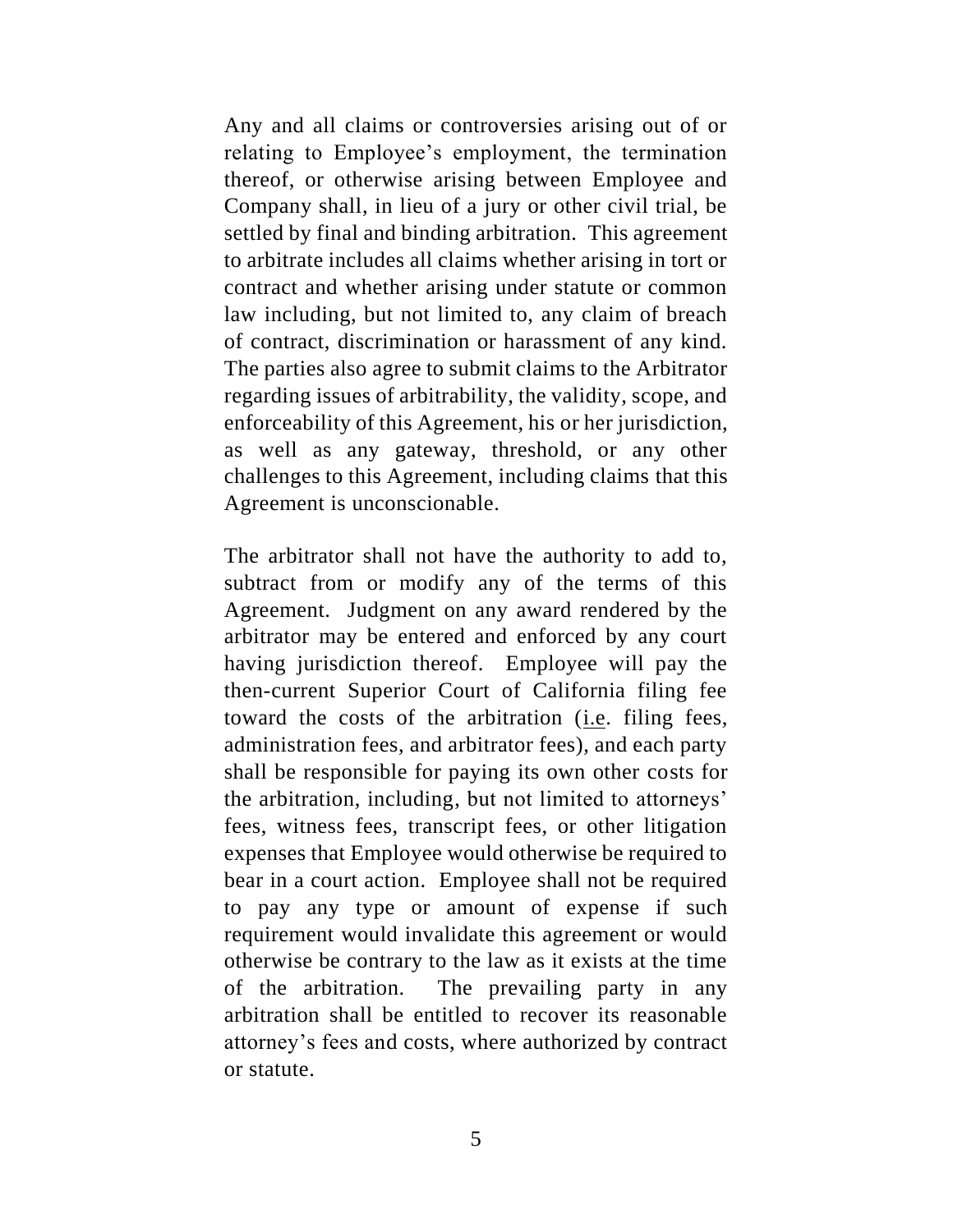This agreement supersedes any and all other arbitration agreements or policies, including, but not limited to, anything regarding arbitration in any employee handbook.

The Agreement also included a provision in which Flanzman and JC USA agreed to resolve their disputes on an individual basis, not as part of "any purported class, collective, or representative proceeding."

In February 2017, when the dispute that led to this appeal arose, Flanzman was eighty-two years old and was the only employee over eighty years of age working at Jenny Craig's Paramus location. At that time, Flanzman's managers informed her that her hours would be reduced from thirty-five to nineteen hours per week. In April 2017, Flanzman's managers further reduced her hours to approximately thirteen hours per week. In June 2017, they reduced Flanzman's hours to three hours per week. Flanzman contends that although the hours of other employees at Jenny Craig's Paramus location were also reduced, those employees were assigned to work at least twenty-two hours per week.

Flanzman asserts that when she complained to her managers about the reduction in her hours, they responded, "[t]hat is just the way it is," and informed her that if she did not accept the reduced schedule, her position would be terminated. She states that after finding a document in her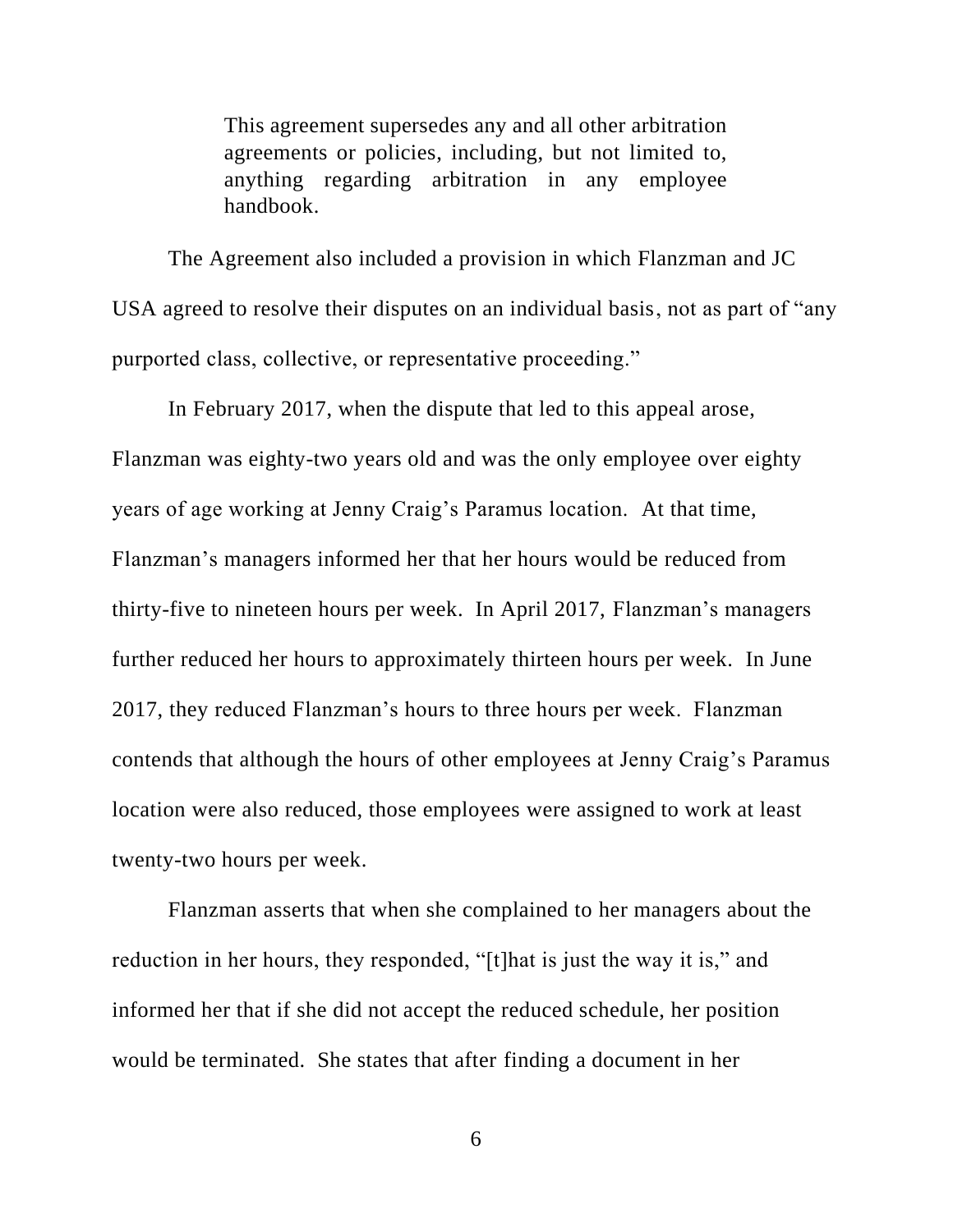workplace that confirmed that she was the only employee at the Jenny Craig Paramus location whose hours had been drastically reduced, she declined her managers' offer to work on the three-hour-per-week schedule and left her employment at JC USA.

Flanzman claims that she was constructively discharged, and JC USA contends that Flanzman voluntarily "elected to be separated from her employment."

B.

# 1.

Flanzman sued Jenny Craig, JC USA, and two of JC USA's employees. She asserted LAD claims for age discrimination, constructive discharge, discriminatory discharge, and harassment.

Relying on the Agreement, defendants moved to dismiss the complaint and to compel arbitration. Defendants contended that California law governed the Agreement, that the Agreement was enforceable under both New Jersey and California law, and that no term of the Agreement was unconscionable.

Flanzman opposed the motion. She argued that the Arbitration Agreement was invalid because it identified no forum for the proposed arbitration. Flanzman also asserted that because the Agreement contained no choice-of-law provision, it was unclear whether New Jersey or California law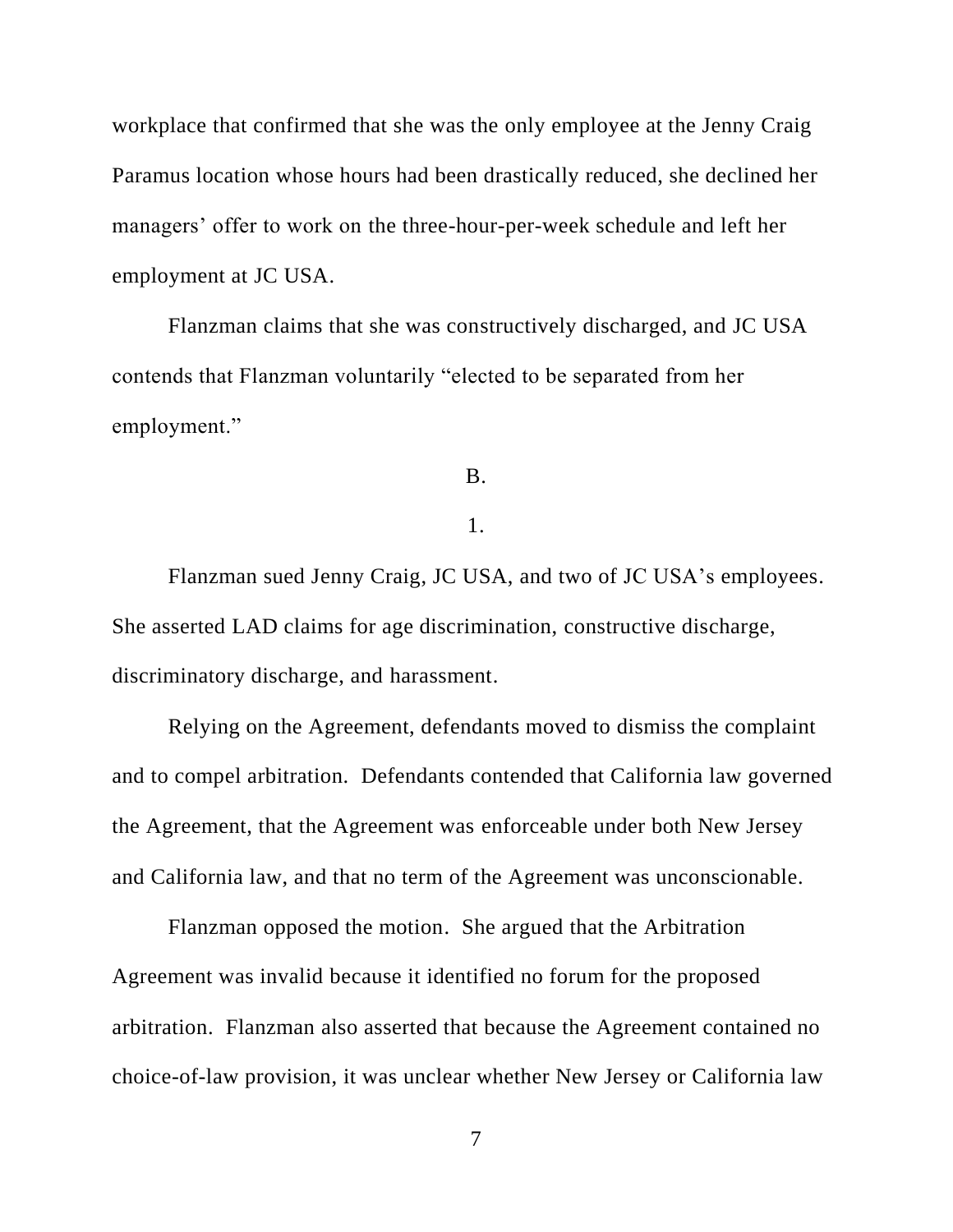governed, and that it would be substantively and procedurally unconscionable to require her to pursue her LAD claims in a California forum.

The trial court granted the motion to dismiss and ordered the parties to arbitrate Flanzman's LAD claims. Giving Flanzman the benefit of all factual inferences, the court found that she signed the Agreement and declined to invalidate the Agreement based on her contention that JC USA did not advise her to consult with an attorney before signing it.

The trial court acknowledged the federal policy in favor of arbitration codified in the FAA and recognized New Jersey's corresponding policy in favor of arbitration, as expressed in the NJAA. The court rejected Flanzman's argument that the Agreement could not be enforced without a choice-of-law provision and a provision specifying an arbitral forum. It held that California law governed the arbitration and that the arbitral forum is assumed to be California. The court rejected Flanzman's contention that the Agreement was unconscionable and contrary to public policy because it required her to pursue her claims in a California forum pursuant to California law. The court noted defendants' agreement to arbitrate the claims in a location "closer to New Jersey" on condition that California law would govern those claims. Citing "the interest of fairness," the trial court ordered that Flanzman would choose "which arbitral body would conduct the arbitration."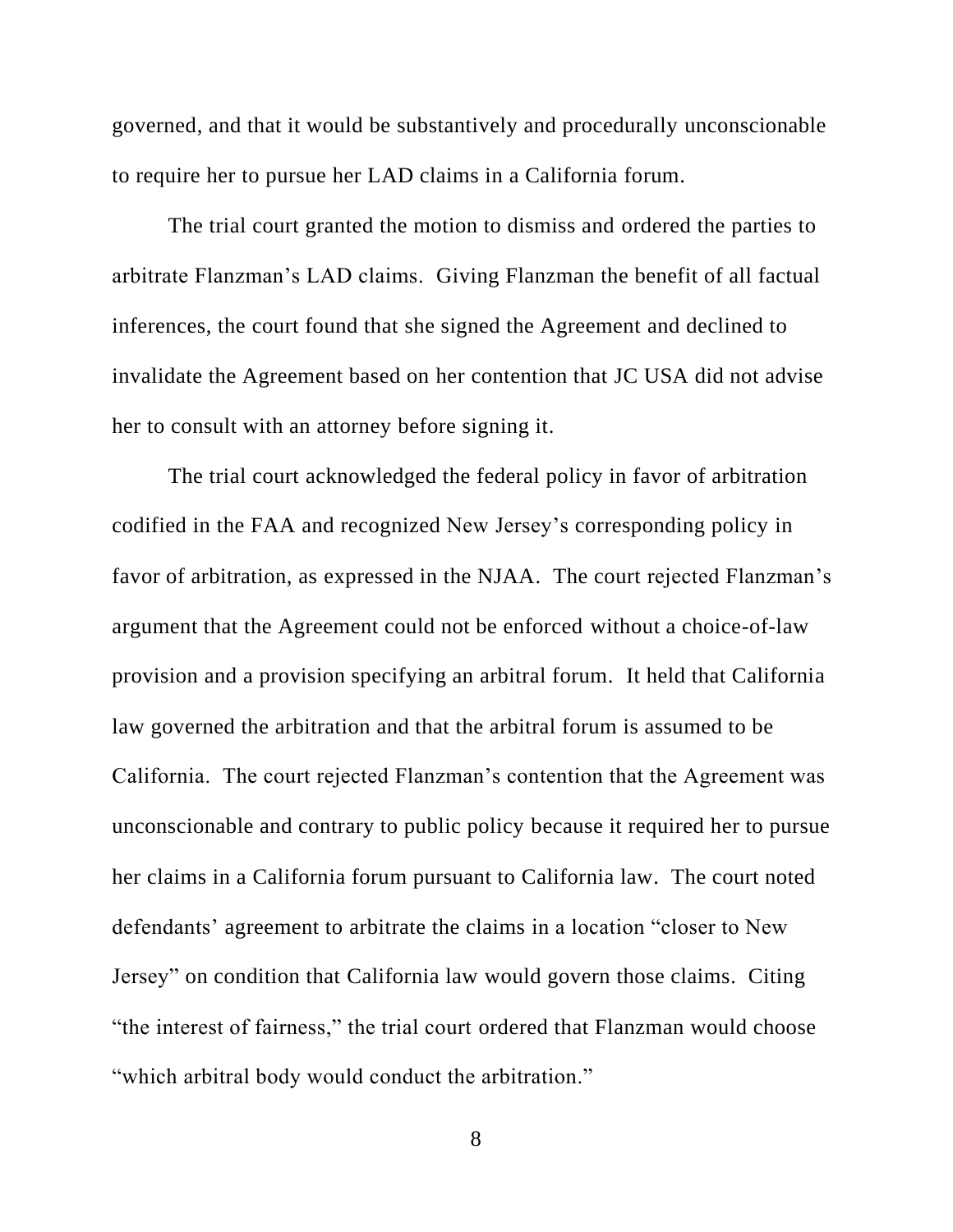Flanzman appealed the trial court's judgment dismissing the complaint and compelling arbitration. The Appellate Division reversed the trial court's judgment. Flanzman, 456 N.J. Super. at 630.

The Appellate Division invalidated the Agreement because it did not designate an "arbitral forum," a term that it defined as "the mechanism -- or setting -- that parties utilize to arbitrate their dispute." Id. at 623-24. The court stated that an arbitration agreement would not be rendered unenforceable merely because the parties failed to "identify a specific arbitrator," in light of the NJAA's provision for judicial selection of an arbitrator. Ibid. (citing  $N.J.S.A. 2A:23B-11(a)$ . It held, however, that

> [t]he failure to identify in the arbitration agreement the general process for selecting an arbitration mechanism or setting -- in the absence of a designated arbitral institution like [the American Arbitration Association (AAA)] or [the Judicial Arbitration and Mediation Service (JAMS)] or any other ADR setting -- deprived the parties from knowing what rights replaced their right to judicial adjudication.

[Id. at 628-29.]

The Appellate Division expressed a preference that to meet the "arbitral forum" requirement, the parties designate an "arbitral institution" such as the AAA or JAMS, because such a designation "informs the parties, at a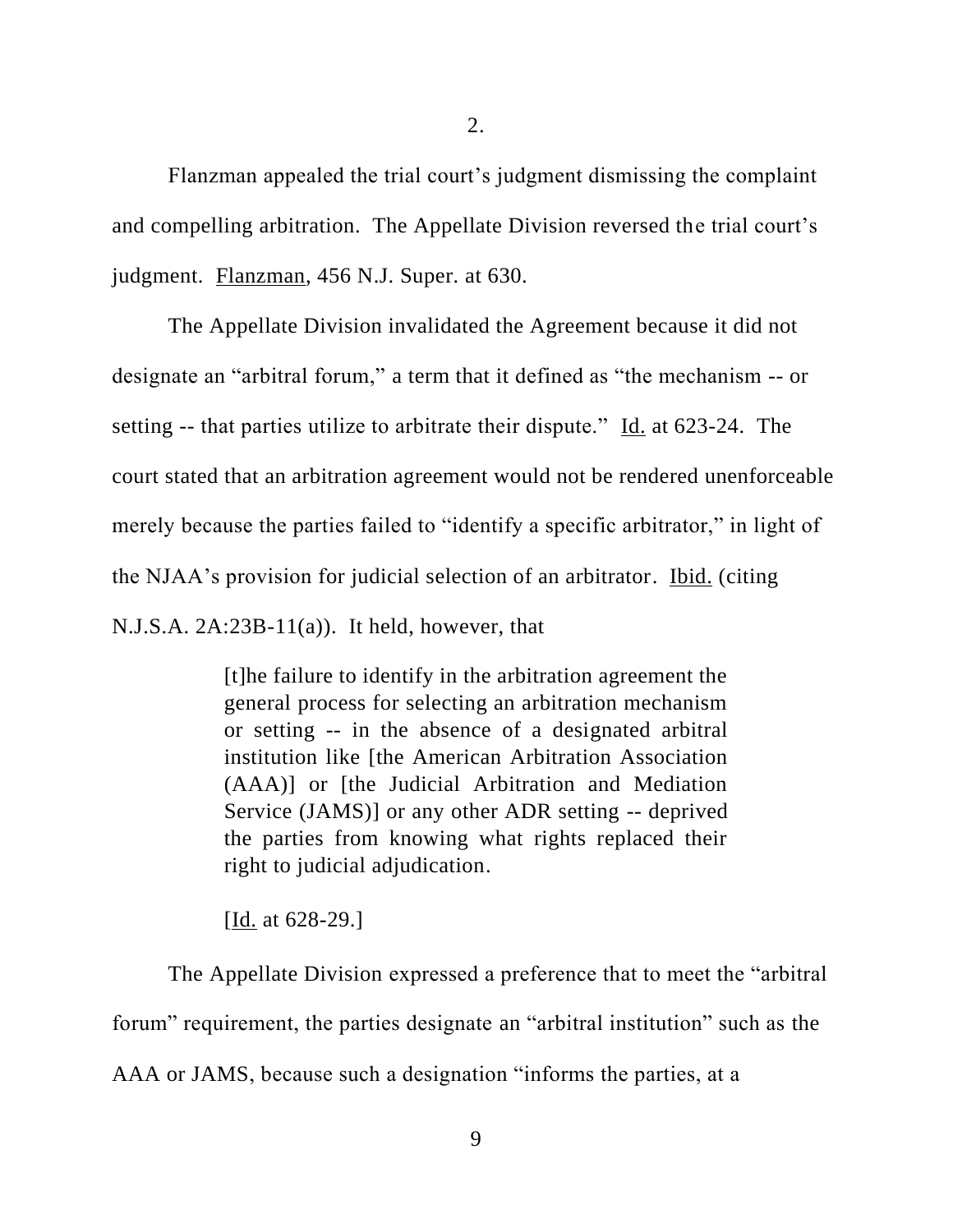minimum, about that institution's general arbitration rules and procedures." Id. at 626. The court held that if the parties select no "arbitral institution," they must at least identify "the general process for selecting an arbitration mechanism or setting" in order for their agreement to be binding. Id. at 628- 29.

Because it viewed the Agreement to lack a provision essential to the formation of a contract, the Appellate Division declined to enforce that Agreement and remanded the matter to the trial court for further proceedings. Id. at 630.

## 3.

We granted JC USA's petition for certification, 237 N.J. 310 (2019), and the applications of the New Jersey Association for Justice (NJAJ) and the National Employment Lawyers Association of New Jersey (NELA) to participate as amici curiae.

# II.

## A.

Defendants contend that the Agreement at issue here is valid and enforceable. They assert that the Agreement meets the standard stated in our decision in Atalese v. U.S. Legal Services Group, L.P., 219 N.J. 430, 435, 445 (2014), because it clearly and unambiguously explains the distinction between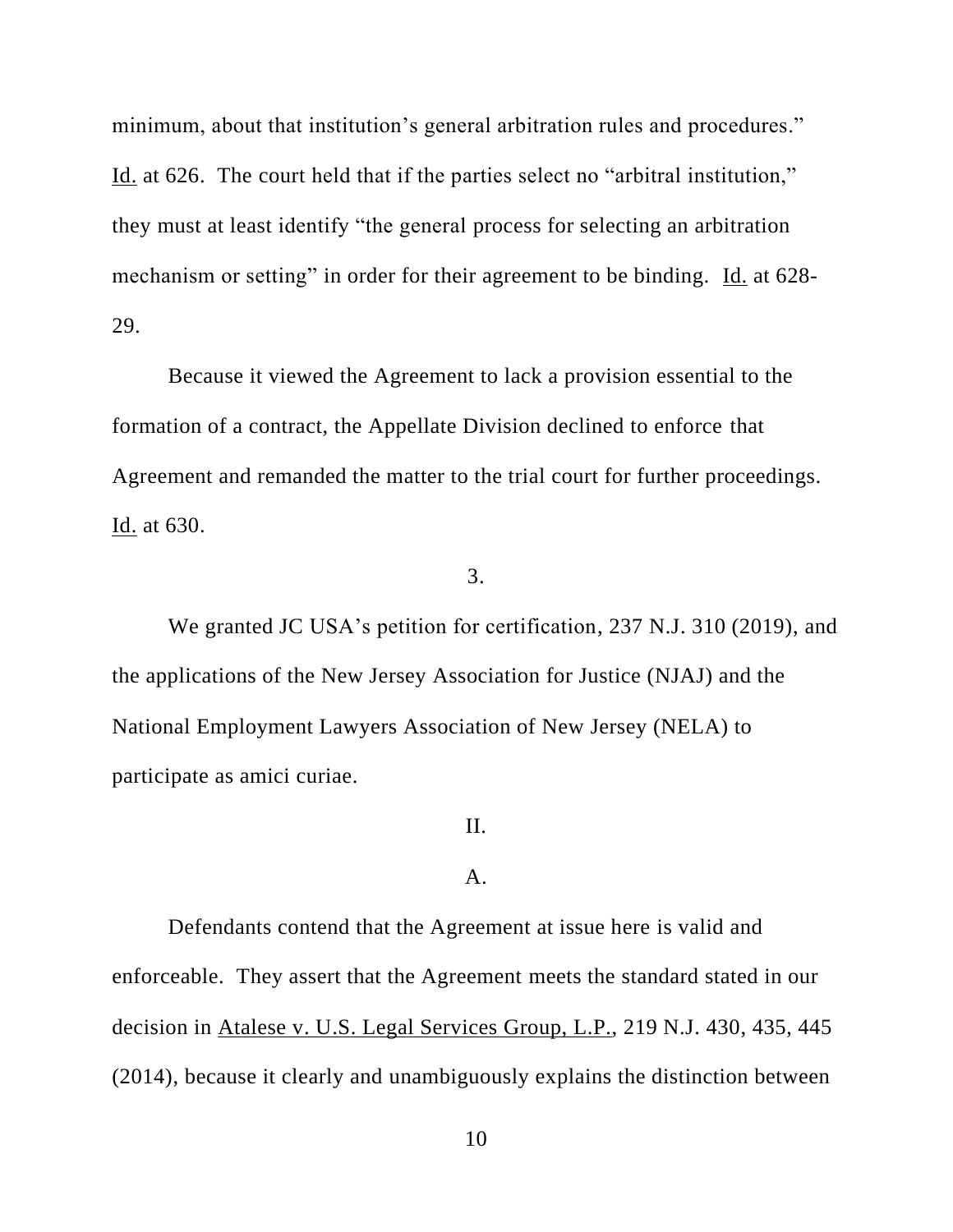arbitration and a judicial forum. Defendants invoke FAA and NJAA provisions confirming that an arbitration agreement can be enforced even if the parties do not select an arbitrator. They argue that the Appellate Division imposed requirements on the Agreement that are not applied in other contractual settings, thus contravening the FAA as construed by the United States Supreme Court in Kindred Nursing Centers Ltd. Partnership v. Clark, 581 U.S. \_\_\_, 137 S. Ct. 1421, 1424 (2017).

## B.

Flanzman counters that the Appellate Division premised its decision on settled principles of New Jersey contract law, which demand a "meeting of the minds" as to the essential terms of the parties' agreement. She views Atalese not only to require that an arbitration agreement clearly and unmistakably identify the rights that are waived, but also to mandate a description of the arbitration proceedings that will replace the adjudication of claims in court. Flanzman asserts that neither the FAA nor NJAA obviates the need for the parties to specify an arbitral forum in order to enter into an enforceable agreement.

## C.

Amicus curiae NJAJ argues that an arbitration agreement does not bind the parties unless it specifies the arbitration organization that will resolve the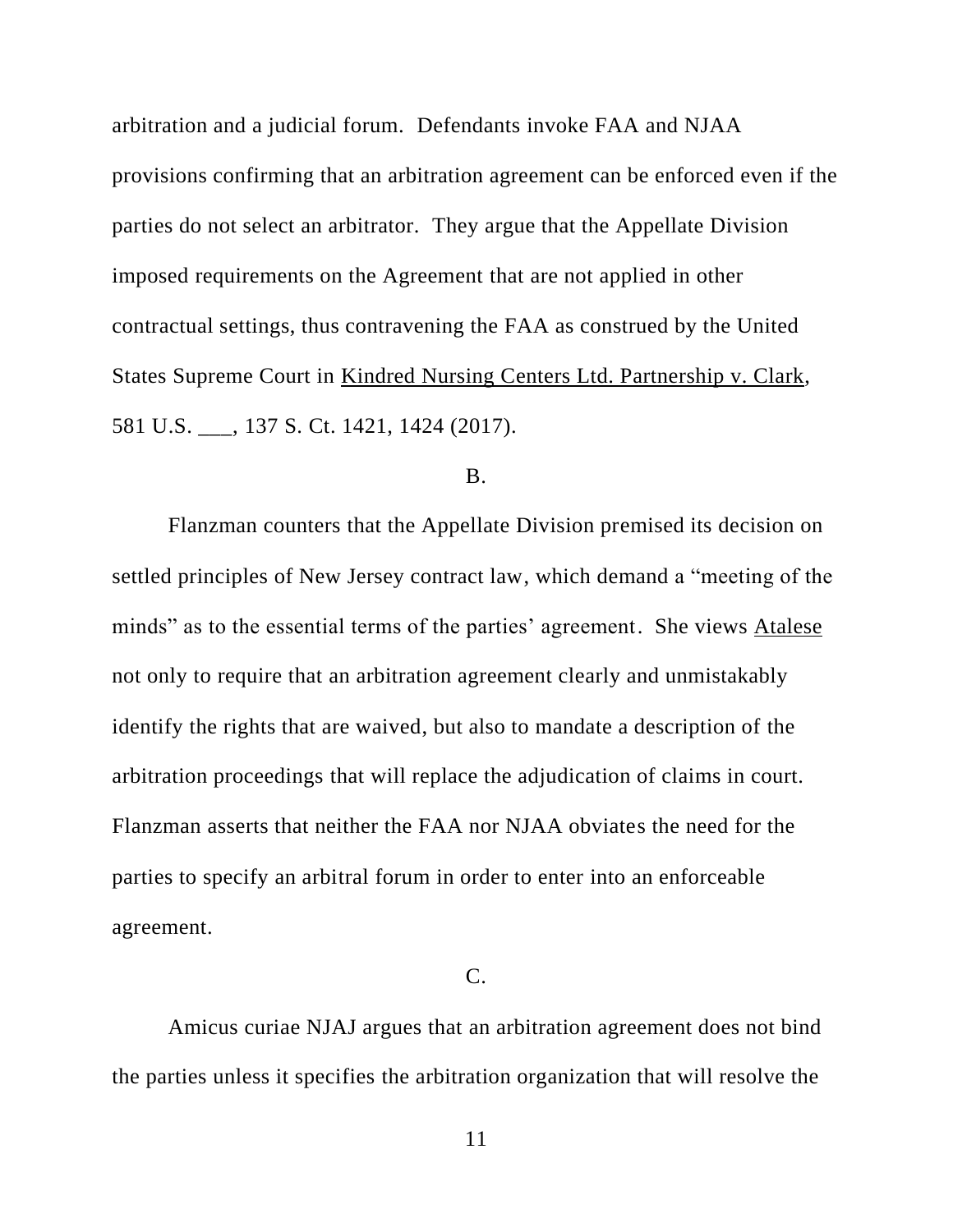parties' disputes. It cites the policies adopted by three prominent arbitration organizations mandating that all arbitrations be administered in accordance with the respective organization's rules, and asserts that a party should know what arbitration organization will administer his or her arbitration before agreeing to waive the right to litigate claims in court.

#### D.

Amicus curiae NELA contends that when employees agree to arbitration, they should know not only what rights they waive by their agreement, but what procedures will take the place of court proceedings should there be a dispute. It argues that Flanzman's LAD claims can be subject to arbitration only if the parties clearly and unmistakably elect arbitration as an alternative to the court proceedings envisioned in LAD and that, because the Agreement in this case is silent as to an arbitral forum, it does not provide the basis for mutual assent.

#### III.

### A.

We review de novo the trial court's judgment dismissing the complaint and compelling arbitration. Kernahan v. Home Warranty Adm'r of Fla., Inc., 236 N.J. 301, 316 (2019); Morgan v. Sanford Brown Inst., 225 N.J. 289, 302- 03 (2016). The Court does not defer to the interpretive analysis of either the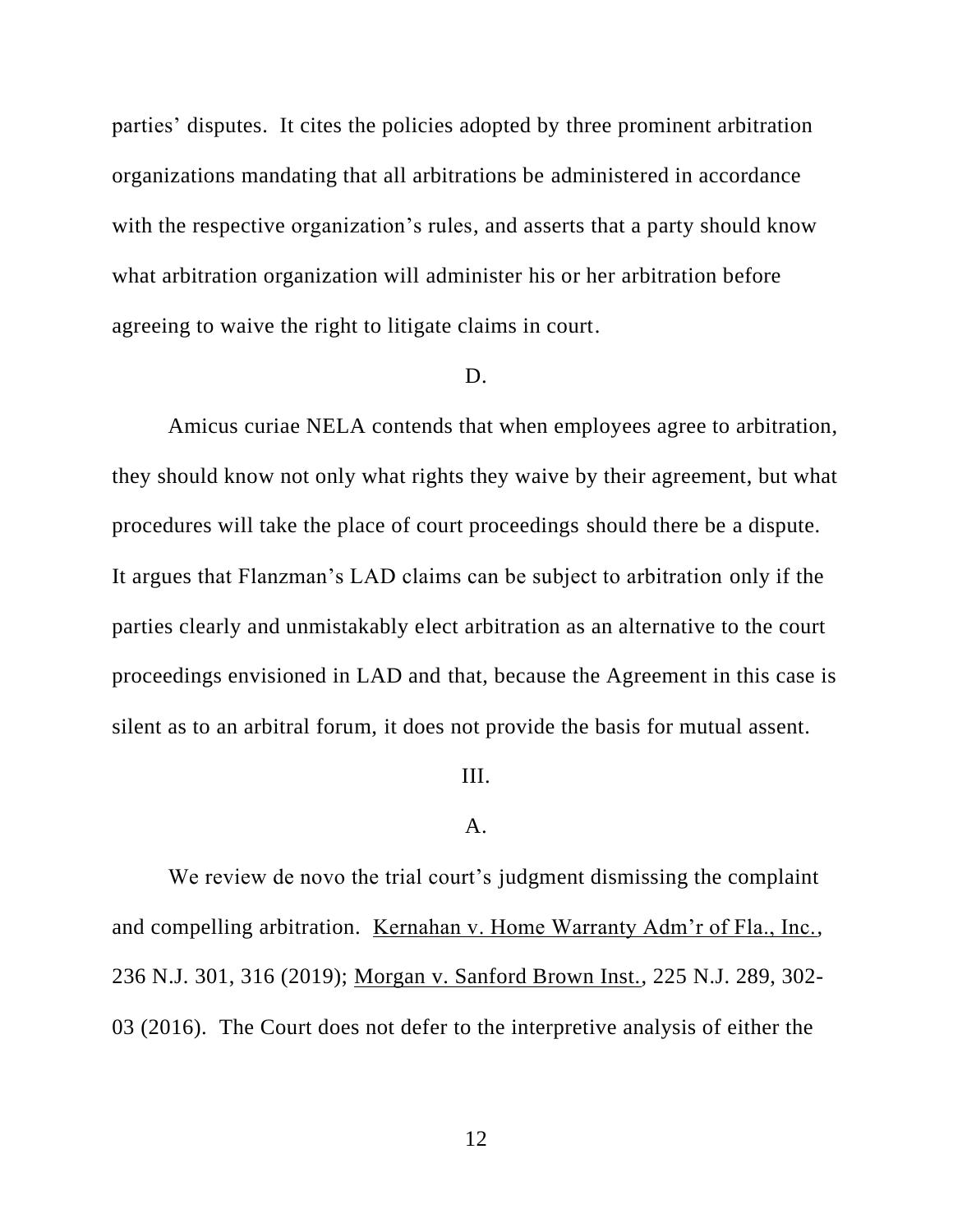trial court or the Appellate Division unless persuaded by either court's reasoning. Morgan, 225 N.J. at 302-03.

B.

1.

Section 2 of the FAA represents "a congressional declaration of a liberal federal policy favoring arbitration agreements, notwithstanding any state substantive or procedural policies to the contrary." Moses H. Cone Mem'l Hosp. v. Mercury Constr. Corp., 460 U.S. 1, 24 (1983). Section 2 provides that

> [a] written provision in any maritime transaction or a contract evidencing a transaction involving commerce to settle by arbitration a controversy thereafter arising out of such contract or transaction, or the refusal to perform the whole or any part thereof, or an agreement in writing to submit to arbitration an existing controversy arising out of such a contract, transaction, or refusal, shall be valid, irrevocable, and enforceable, save upon such grounds as exist at law or in equity for the revocation of any contract.

[9 U.S.C. § 2.]

In accordance with the FAA, "courts must place arbitration agreements on an equal footing with other contracts . . . and enforce them according to their terms." AT&T Mobility LLC v. Concepcion, 563 U.S. 333, 339 (2011) (first citing Buckeye Check Cashing, Inc. v. Cardegna, 546 U.S. 440, 443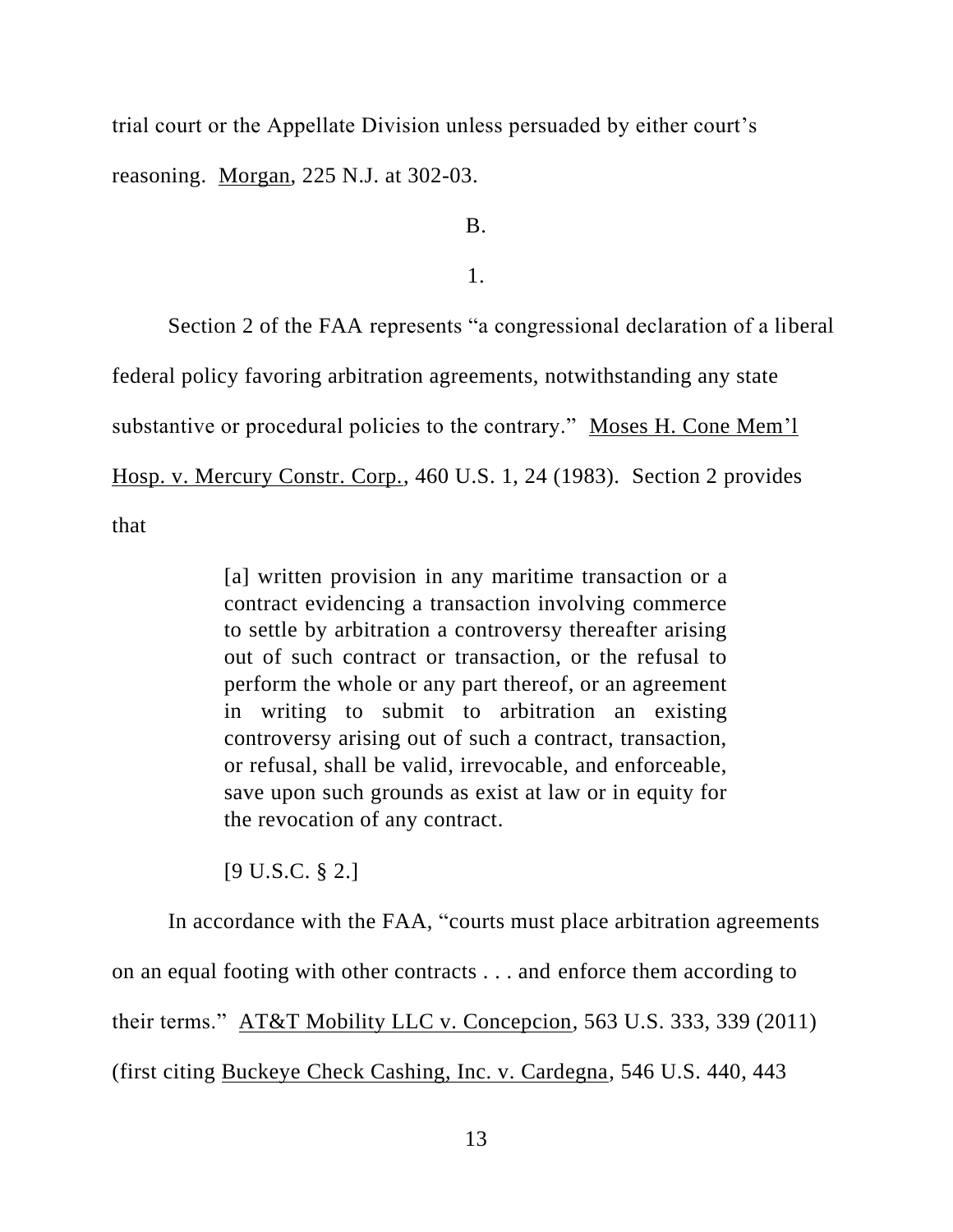(2006), then citing Volt Info. Scis., Inc. v. Bd. of Trs. of Leland Stanford

Junior Univ., 489 U.S. 468, 478 (1989)). As the Supreme Court held in

# Kindred Nursing,

[t]he FAA thus preempts any state rule discriminating on its face against arbitration -- for example, a "law prohibit[ing] outright the arbitration of a particular type of claim." And not only that: The Act also displaces any rule that covertly accomplishes the same objective by disfavoring contracts that (oh so coincidentally) have the defining features of arbitration agreements. In Concepcion, for example, we described a hypothetical state law declaring unenforceable any contract that "disallow[ed] an ultimate disposition [of a dispute] by a jury." Such a law might avoid referring to arbitration by name; but still, we explained, it would "rely on the uniqueness of an agreement to arbitrate as [its] basis . . . ."

[137 S. Ct. at 1426 (all but first alteration in original) (quoting Concepcion, 563 U.S. at 341-42).]

Thus, under federal law, "[a]n arbitration clause cannot be invalidated by state-law 'defenses that apply only to arbitration or that derive their meaning from the fact that an agreement to arbitrate is at issue.'" Atalese, 219 N.J. at

441 (quoting Concepcion, 563 U.S. at 339).

In the FAA, Congress also promoted arbitration by addressing the selection of an arbitrator. Section 5 of the statute authorizes a court to designate an arbitrator on the application of any party if no contractual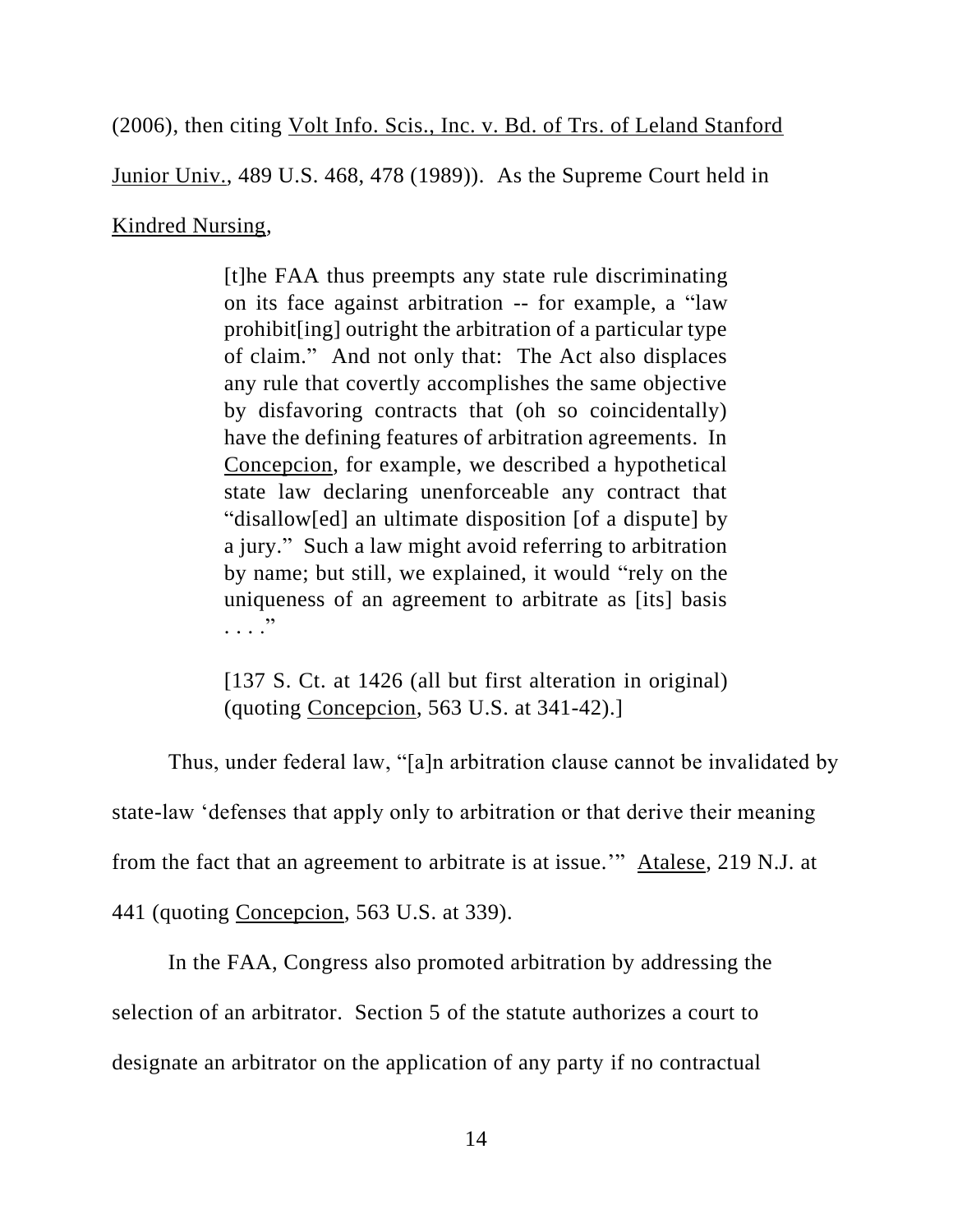provision governs the designation of an arbitrator, "or if a method be provided and any party thereto shall fail to avail himself of such method, or if for any other reason there shall be a lapse in the naming of an arbitrator or arbitrators or umpire, or in filling a vacancy." 9 U.S.C. § 5. An arbitrator or arbitrators appointed by the court in accordance with the FAA "shall act under the [arbitration] agreement with the same force and effect as if he or they had been specifically named therein." Ibid.

## 2.

Like the federal policy expressed by Congress in the FAA, "the affirmative policy of this State, both legislative and judicial, favors arbitration as a mechanism of resolving disputes." Martindale v. Sandvik, Inc., 173 N.J. 76, 92 (2002); accord Atalese, 219 N.J. at 440. The New Jersey Legislature "codified its endorsement of arbitration agreements" in the NJAA. Hojnowski v. Vans Skate Park, 187 N.J. 323, 342 (2006). The NJAA governs "all agreements to arbitrate made on or after January 1, 2003," except "an arbitration between an employer and a duly elected representative of employees under a collective bargaining agreement or collectively negotiated agreement." N.J.S.A. 2A:23B-3(a).

The NJAA "is nearly identical to the FAA and enunciates the same policies favoring arbitration." Arafa v. Health Express Corp., \_\_\_ N.J. \_\_\_,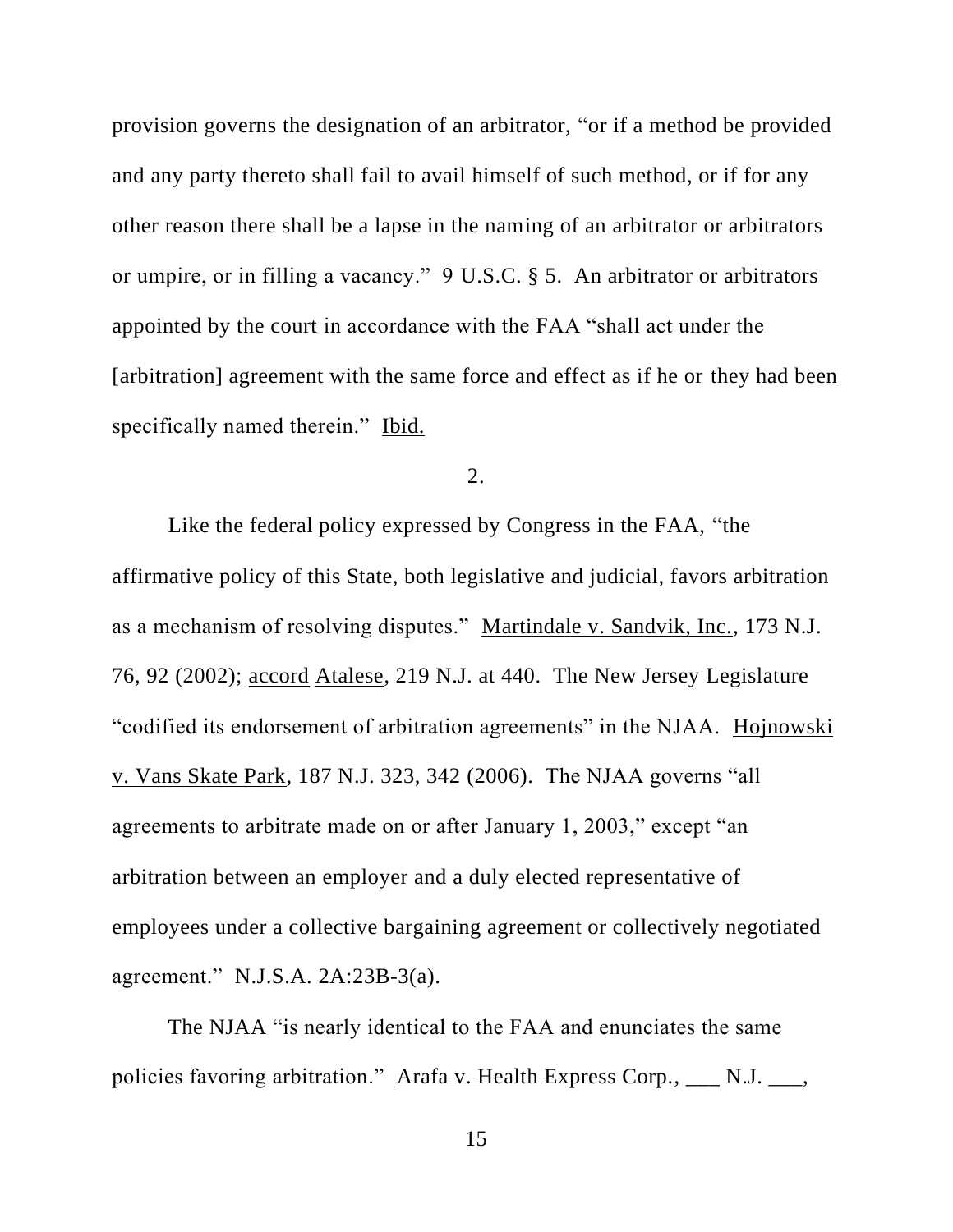$\frac{1}{2}$  (2020) (slip op. at 22) (citing Atalese, 219 N.J. at 440). The statute was enacted to "advance arbitration as a desirable alternative to litigation and to clarify arbitration procedures in light of the developments of the law in this area." Assemb. Judiciary Comm. Statement to S. 514 1 (Dec. 9, 2002). Closely tracking its federal counterpart, the NJAA provides that "[a]n agreement contained in a record to submit to arbitration any existing or subsequent controversy arising between the parties to the agreement is valid, enforceable, and irrevocable except upon a ground that exists at law or in equity for the revocation of a contract." N.J.S.A. 2A:23B-6(a).

The NJAA's legislative history confirms the Legislature's view that the statute would operate as a "default" provision, deferring in most respects to the terms agreed upon by the parties but mandating certain provisions that the Legislature viewed to be critical. As the Assembly Statement to the bill explained,

> [the NJAA] is a default act, meaning that many of its provisions may be varied or waived by contract. Provisions that may not be varied or waived include the rule that an agreement to submit a dispute to arbitration is valid; the rules that govern disclosure of facts by a neutral arbitrator; and the standards for vacating an award but permitting the parties by agreement to review an arbitration award under certain circumstances.

[Assemb. Judiciary Comm. Statement to S. 514 1.]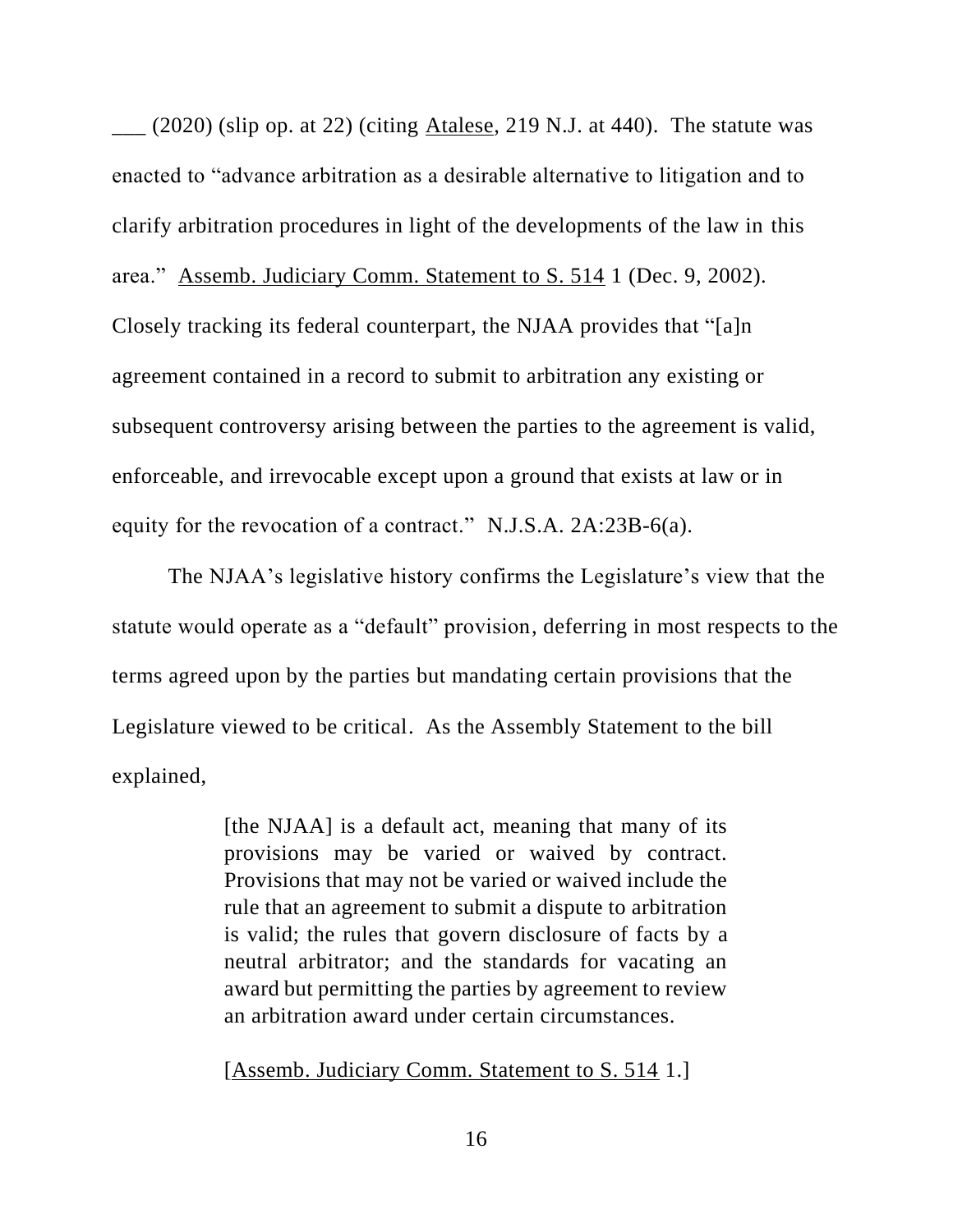As did Congress when it enacted 9 U.S.C. § 5, the Legislature ensured in the NJAA that a court can act when the parties have not agreed on a specific arbitrator or designated a method of choosing an arbitrator, or when an agreedupon selection process has failed:

> If the parties to an agreement to arbitrate agree on a method for appointing an arbitrator, that method shall be followed, unless the method fails. If the parties have not agreed on a method, the agreed method fails, or an arbitrator appointed fails or is unable to act and a successor has not been appointed, the court, on application of a party to the arbitration proceeding, shall appoint the arbitrator. An arbitrator so appointed has all the powers of an arbitrator designated in the agreement to arbitrate or appointed pursuant to the agreed method.

[N.J.S.A. 2A:23B-11(a).]

The NJAA thus codifies the Legislature's intent that an arbitration agreement may be valid and enforceable even if the parties have not chosen a specific arbitrator or set forth a process for the selection of the arbitrator. See ibid. It authorizes the court, upon application of a party, to decide an issue left open by the parties with respect to the selection and appointment of their arbitrator, thus facilitating the performance of the agreement. Ibid.

The NJAA also provides general guidance as to how the arbitration will proceed. It provides that the "arbitrator may conduct an arbitration in such manner as the arbitrator considers appropriate for a fair and expeditious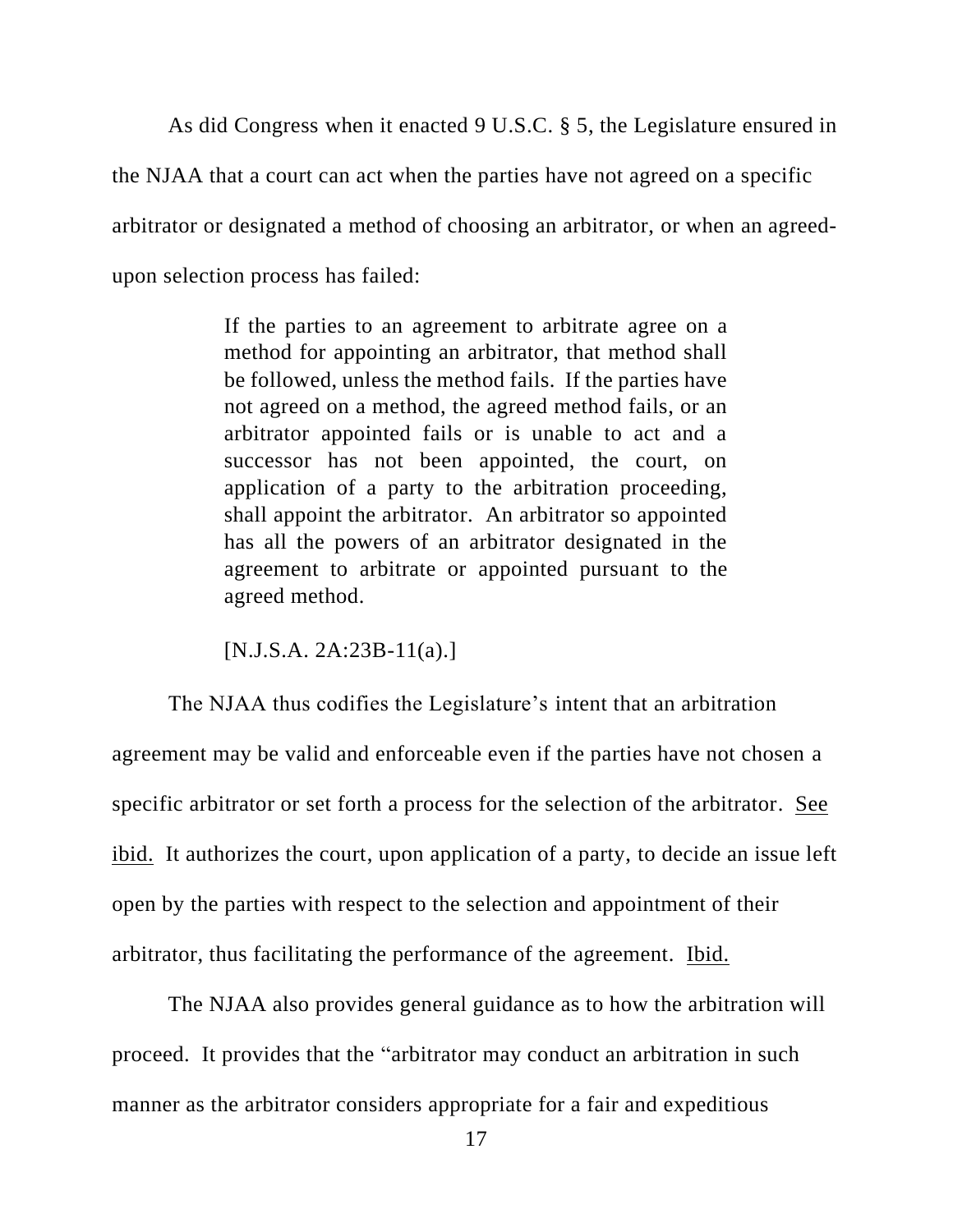disposition of the proceeding." N.J.S.A. 2A:23B-15(a). The statute addresses the arbitrator's conduct of conferences, evidential determinations, summary disposition of a claim or issue, and hearings; it also authorizes a court to replace a designated arbitrator who "ceases or is unable to act." N.J.S.A. 2A:23B-15(a) to (e); see also Kernahan, 236 N.J. at 324 (noting that the NJAA "grants an arbitrator significant discretion over evidentiary matters in order to advance the goal of quick and fair disposition of the parties' dispute").

In light of the NJAA's default provisions supplying terms missing from an arbitration agreement, a court's enforcement of an agreement supplemented by those terms comports with common-law principles of New Jersey contract law. Under state law, "if parties agree on essential terms and manifest an intention to be bound by those terms, they have created an enforceable contract." Weichert Co. Realtors v. Ryan, 128 N.J. 427, 435 (1992); accord Graziano v. Grant, 326 N.J. Super. 328, 339-40 (App. Div. 1999). "So long as the basic essentials are sufficiently definite, any gaps left by the parties should not frustrate their intention to be bound." Berg Agency v. Sleepworld-Willingboro, Inc., 136 N.J. Super. 369, 377 (App. Div. 1975). As this Court has observed,

> all but the simplest contracts are, to some extent, obligationally incomplete -- there are gaps in the contract's explicit and implicit provisions that leave the parties' obligations unspecified under certain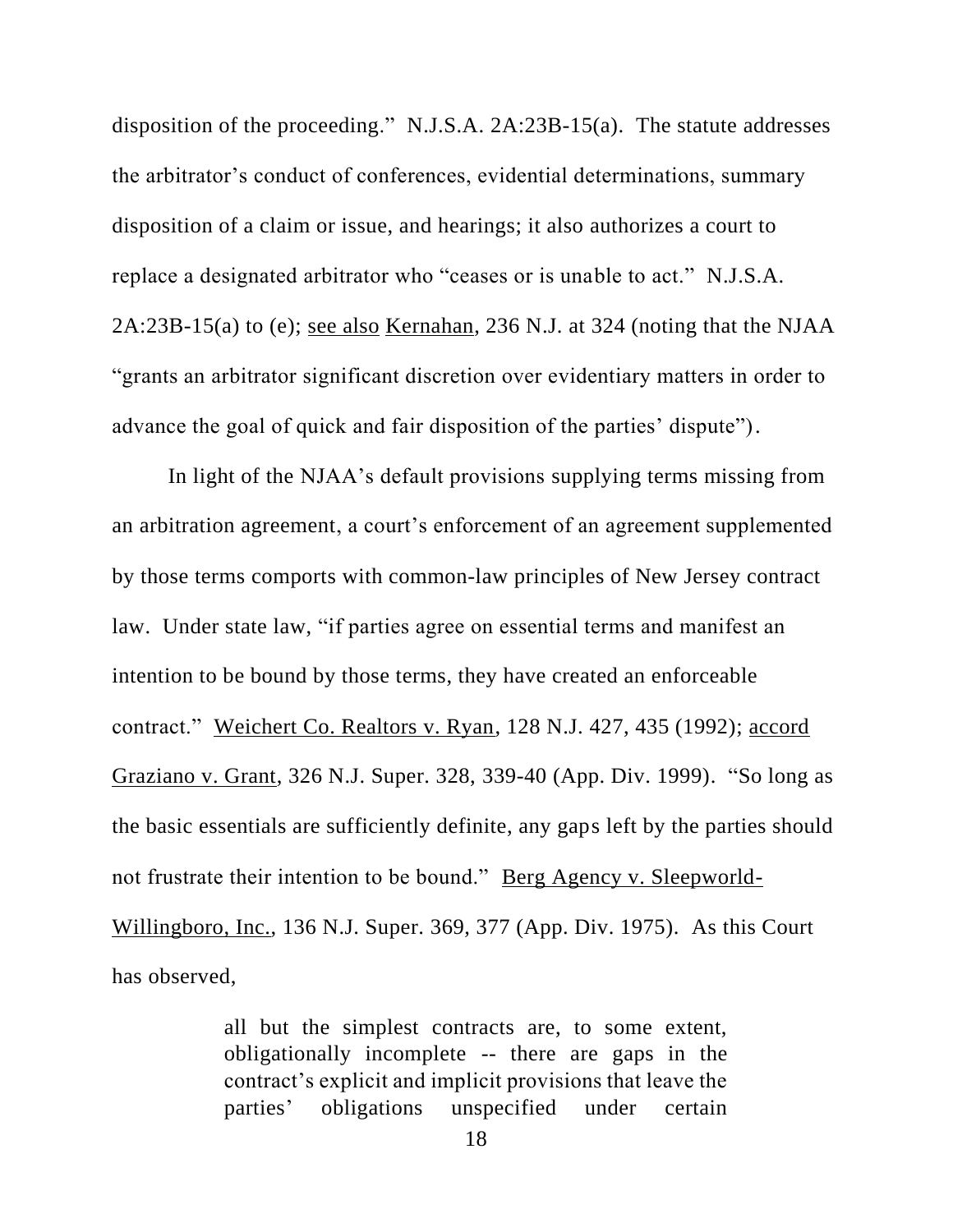contingencies. It falls to public institutions -- courts and legislatures -- to create background, or "default," rules to govern private relationships when such unaddressed contingencies arise and private ordering, thus, has failed.

[Mantilla v. NC Mall Assocs., 167 N.J. 262, 272 (2001) (quoting Russell Korobkin, The Status Quo Bias and Contract Default Rules, 83 Cornell L. Rev. 608, 609-10  $(1998)$ .]

Thus, in Mantilla, the Court applied a default rule based on case law that limited an indemnification obligation absent an express contractual term to the contrary. Id. at 267-68. In Sun Coast Merchandise Corp. v. Myron Corp., the Appellate Division recognized that where an offeree renders "an acceptance coupled with the proposal of new or different terms . . . either the new or different terms . . . become part of the contract or those terms could be provided by the gap-filling provisions of the [Uniform Commercial Code (UCC)]." 393 N.J. Super. 55, 76 (App. Div. 2007). In Kas Oriental Rugs, Inc. v. Ellman, the Appellate Division noted that "when a contract is found to have emanated from an agreement on essential material terms, a court will also fill the gaps created by the parties' silence by adding terms that accomplish a result that was necessarily involved in the parties' contractual undertaking." 394 N.J. Super. 278, 287 (App. Div. 2007); see also Richardson v. Union Carbide Indus. Gases, Inc., 347 N.J. Super. 524, 532 (App. Div. 2002)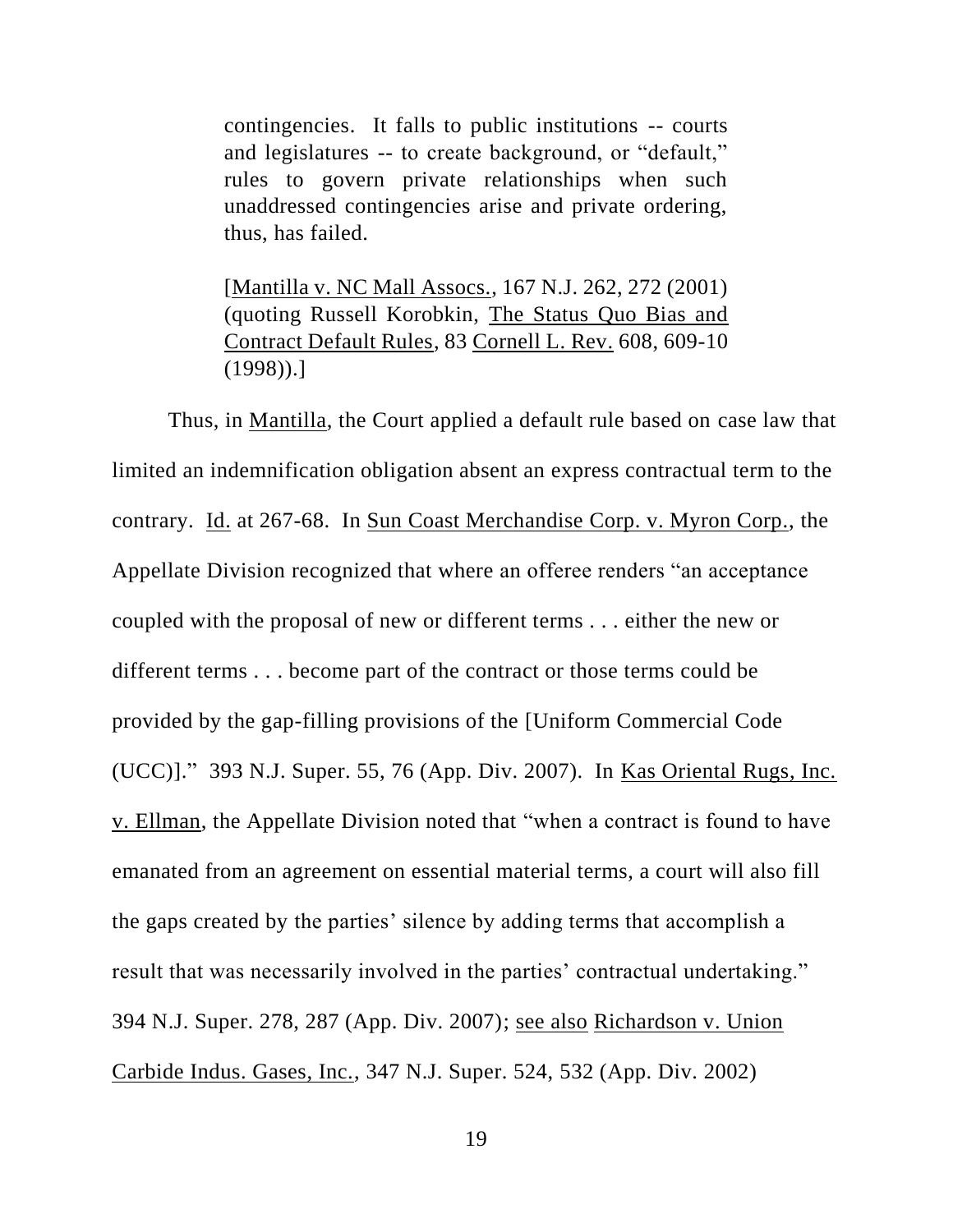(recognizing that under "[t]he majority view . . . conflicting terms fall out and, if necessary, are replaced by suitable UCC gap-filler provisions"); Neptune Research & Dev., Inc. v. Teknics Indus. Sys., Inc., 235 N.J. Super. 522, 531 (App. Div. 1989) ("in the absence of an agreement" with respect to time requirements "the [UCC] will imply a provision in the contract requiring delivery within a reasonable time," pursuant to N.J.S.A. 12A:2-309(1)).

Thus, consistent with New Jersey contract law and the State's policy in favor of arbitration, the Legislature provided a default provision for the selection of an arbitrator and general guidance for the administration of the arbitration. N.J.S.A. 2A:23B-11(a), -15. Although the parties may choose to agree upon an arbitrator or arbitral organization or set forth a plan for such a designation, the NJAA's default provisions are available to parties who leave those issues unresolved. N.J.S.A. 2A:23B-11(a).

## C.

## 1.

Against that backdrop, we consider the Arbitration Agreement at issue in this appeal.

When a New Jersey court is "called on to enforce an arbitration agreement, [its] initial inquiry must be -- just as it is for any other contract - whether the agreement to arbitrate all, or any portion, of a dispute is 'the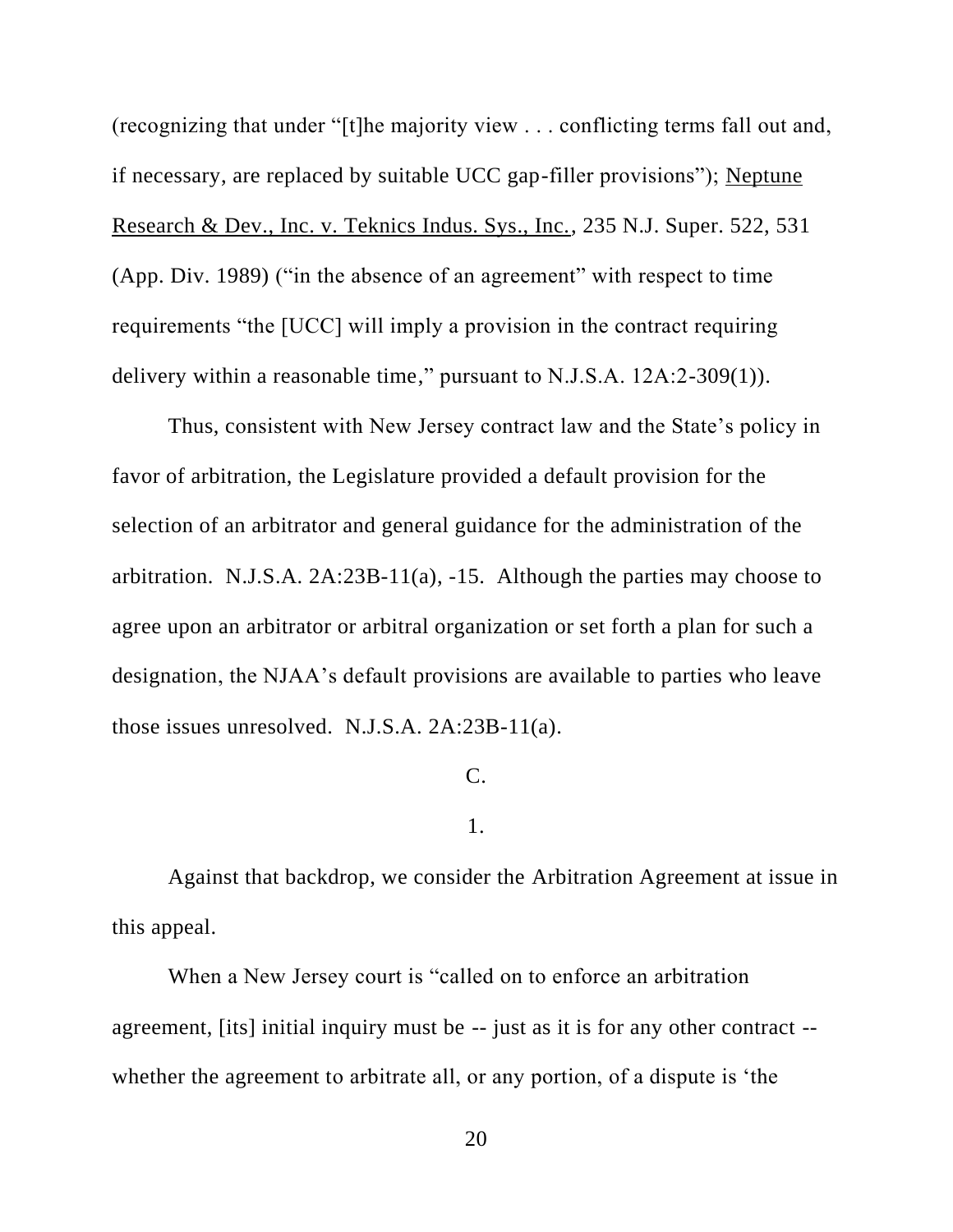product of mutual assent, as determined under customary principles of contract law.'" Kernahan, 236 N.J. at 319 (quoting Atalese, 219 N.J. at 442).

Conducting that inquiry in Atalese, we observed that "under New Jersey law, any contractual 'waiver-of-rights provision must reflect that [the party] has agreed clearly and unambiguously' to its terms." Atalese, 219 N.J. at 443 (alteration in original) (quoting Leodori v. Cigna Corp., 175 N.J. 293, 302 (2003)). We held that an arbitration clause, "in some general and sufficiently broad way, must explain that the plaintiff is giving up her right to bring her claims in court or have a jury resolve the dispute." Id. at 447. Noting that "[n]o particular form of words is necessary to accomplish a clear and unambiguous waiver of rights," we stated that "[o]ur courts have upheld arbitration clauses phrased in various ways when those clauses have explained that arbitration is a waiver of the right to bring suit in a judicial forum." Id. at 444. Consistent with New Jersey's general waiver-of-rights law, however, we required language that explains that a party who agrees to arbitration waives the right to sue in court and makes clear that arbitration and civil litigation are distinct proceedings. Id. at 442-48.

Applying the "clear and unmistakable" standard to the waiver of rights provision before us in Atalese, we found no evidence of mutual assent to arbitrate future disputes in a consumer contract's arbitration provision that did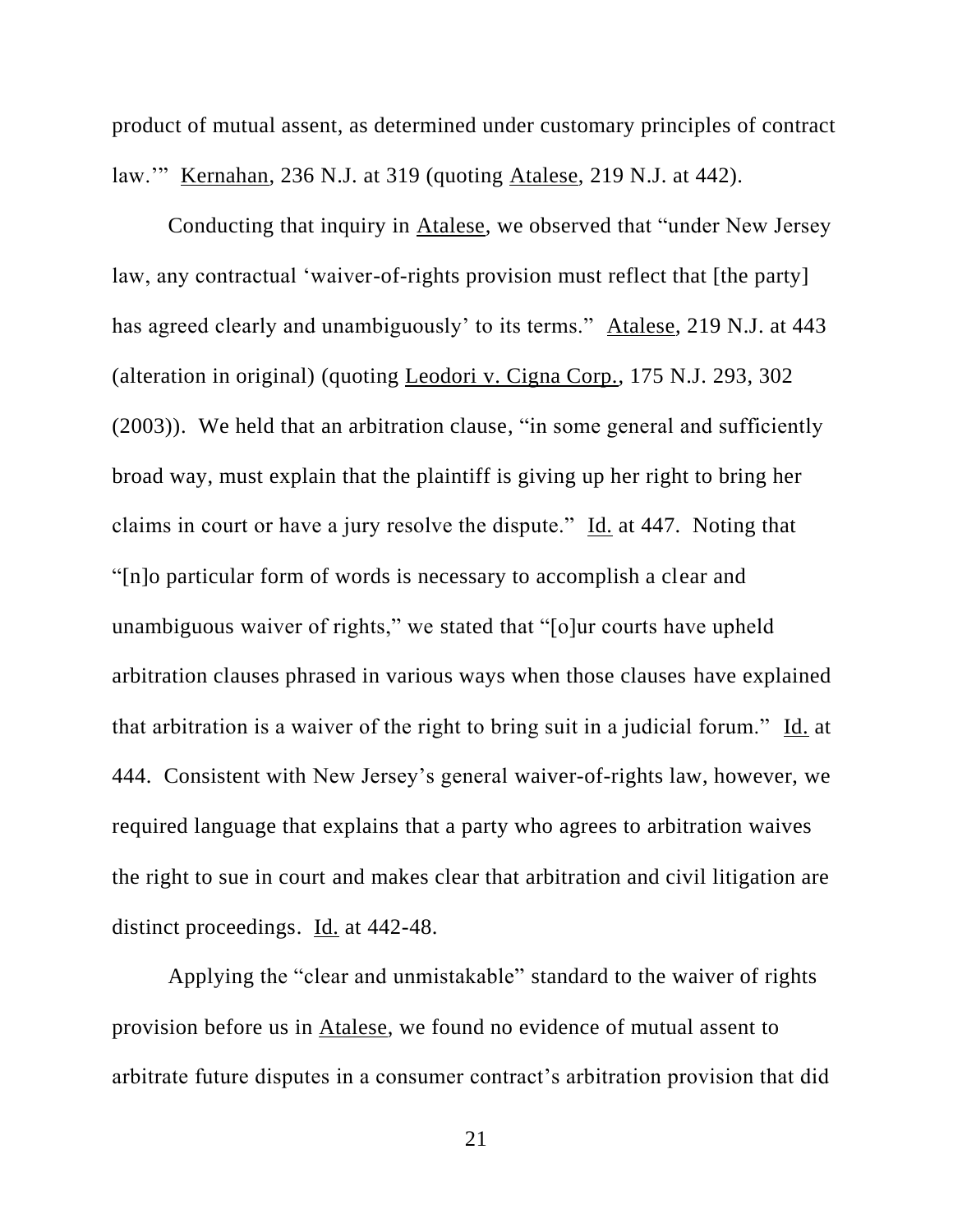not explain that the parties had waived the rights to pursue their claims before a judge or jury in court. Id. at 444-48. We accordingly invalidated the arbitration clause. Id. at 448.

The Arbitration Agreement at issue in this appeal meets the standard of Atalese. The Agreement clearly and unmistakably informs the parties that for "[a]ny and all claims or controversies arising out of or relating to [Flanzman's] employment, the termination thereof, or otherwise arising between" Flanzman and JC USA, "final and binding arbitration" will take the place of "a jury or other civil trial." Although the Agreement provides only a general concept of the arbitration proceeding that would replace a judicial determination of Flanzman's claims, it makes clear that the contemplated arbitration would be very different from a court proceeding.

Accordingly, under Atalese, the Agreement at issue here represents a "meeting of the minds" with respect to Flanzman's waiver of her right to pursue her age discrimination cause of action under the LAD before a judge or a jury in favor of an arbitration forum.

2.

When it invalidated the Agreement, the Appellate Division set forth a requirement for arbitration agreements that was not imposed in Atalese. Flanzman, 456 N.J. Super. at 628-29; cf. Atalese, 219 N.J. at 444-48. The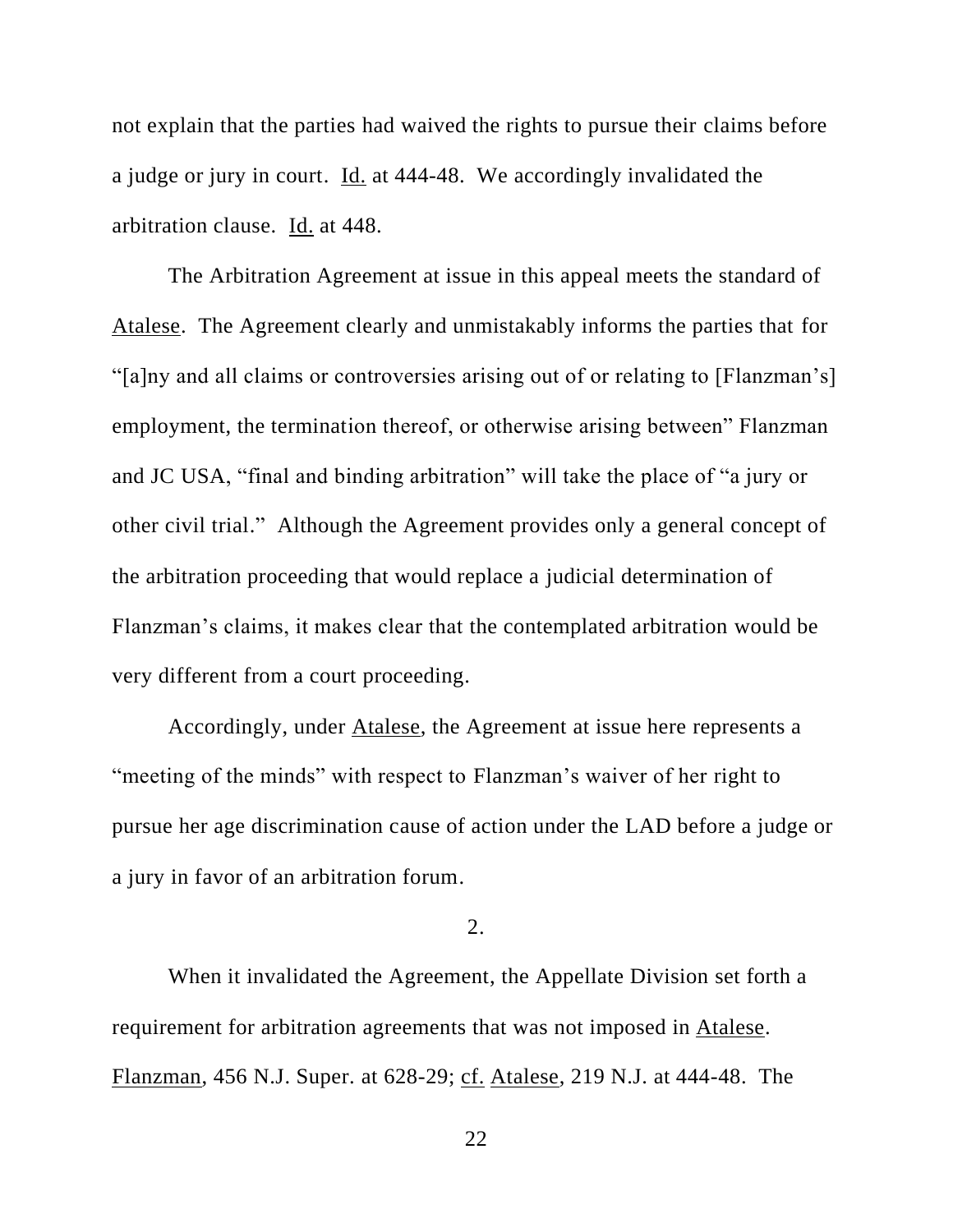court mandated either the designation in the agreement of an "arbitral institution" such as AAA or JAMS, or a description of "the general process for selecting an arbitration mechanism or setting." Flanzman, 456 N.J. Super. at 628-29. To the Appellate Division, the absence of such terms meant that the parties "did not understand [their] rights under the arbitration agreement that ostensibly foreclosed [Flanzman's] right to a jury trial." Id. at 617.

We respectfully disagree with the Appellate Division's reasoning. The principle that the court stated is not among the "grounds as exist at law or in equity for the revocation of any contract." Atalese, 219 N.J. at 441 (internal quotation marks omitted) (quoting Martindale, 173 N.J. at 85); accord 9 U.S.C. § 2; N.J.S.A. 2A:23B-6(a). No New Jersey statutory provision or prior decision has elevated the selection of an "arbitral institution" or the designation of a "general process for selecting an arbitration mechanism or setting" to the status of essential contract terms, without which an arbitration agreement must fail.

To the contrary, the NJAA makes clear that its default provision for the selection of an arbitrator may operate in the absence of contractual terms prescribing such procedures. See N.J.S.A. 2A:23B-11(a). The NJAA reflects the Legislature's intent that the parties' omission of an arbitrator or arbitral organization, or their failure to set forth the method by which they will choose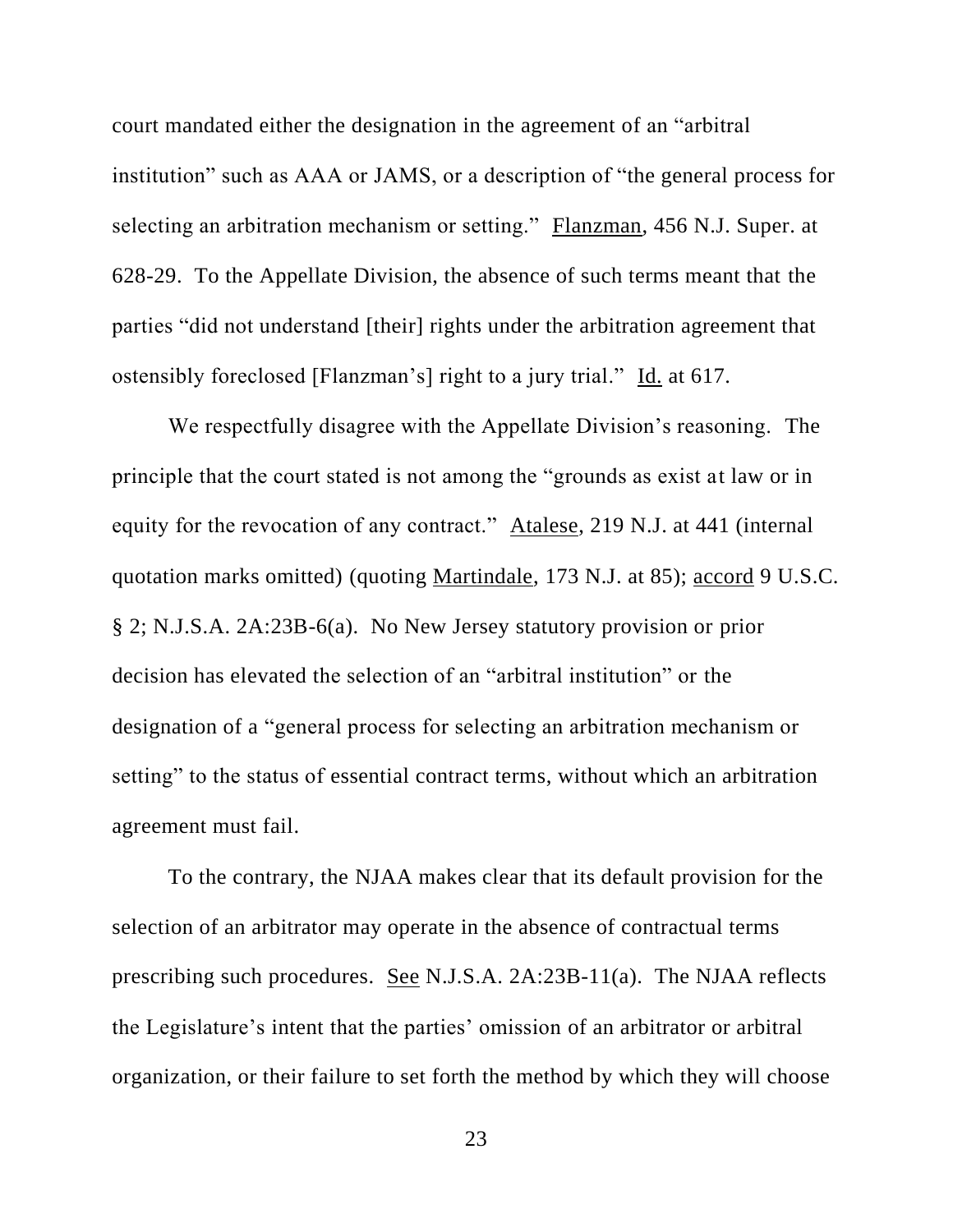an arbitrator in the event of a dispute, will not preclude the enforcement of their agreement. Ibid.

The Appellate Division construed the NJAA to authorize judicial appointment of an arbitrator only if the parties have previously agreed on an "arbitral forum" -- a particular "arbitral institution, or an arbitrator or arbitrators" -- but are "unable to actually select the arbitrator." Flanzman, 456 N.J. Super. at 623-25. We do not share that view. Nothing in the NJAA suggests the parties' agreement in their contract on an arbitral institution or individual or multiple arbitrators is a prerequisite to the court's appointment of an arbitrator. Indeed, the NJAA expressly states that the court may appoint an arbitrator on a party's application in several settings, including circumstances in which "the parties have not agreed on a method" to select an arbitrator. N.J.S.A. 2A:23B-11(a). The statute applies to the Arbitration Agreement in dispute here.<sup>3</sup>

 $3$  The Appellate Division found it significant that "neither party made a N.J.S.A. 2A:23B-11(a) application to the judge" and that "the parties did not argue on this appeal that the judge should have appointed an arbitrator under N.J.S.A. 2A:23B-11(a)." Flanzman, 456 N.J. Super. at 624. No such application would be expected at the early stage of this matter, at which the only question before the court was whether Flanzman's claims should be litigated in court or arbitrated. There is no evidence in the record that any issue arose between the parties that would warrant an application to the court under N.J.S.A. 2A:23B-11(a).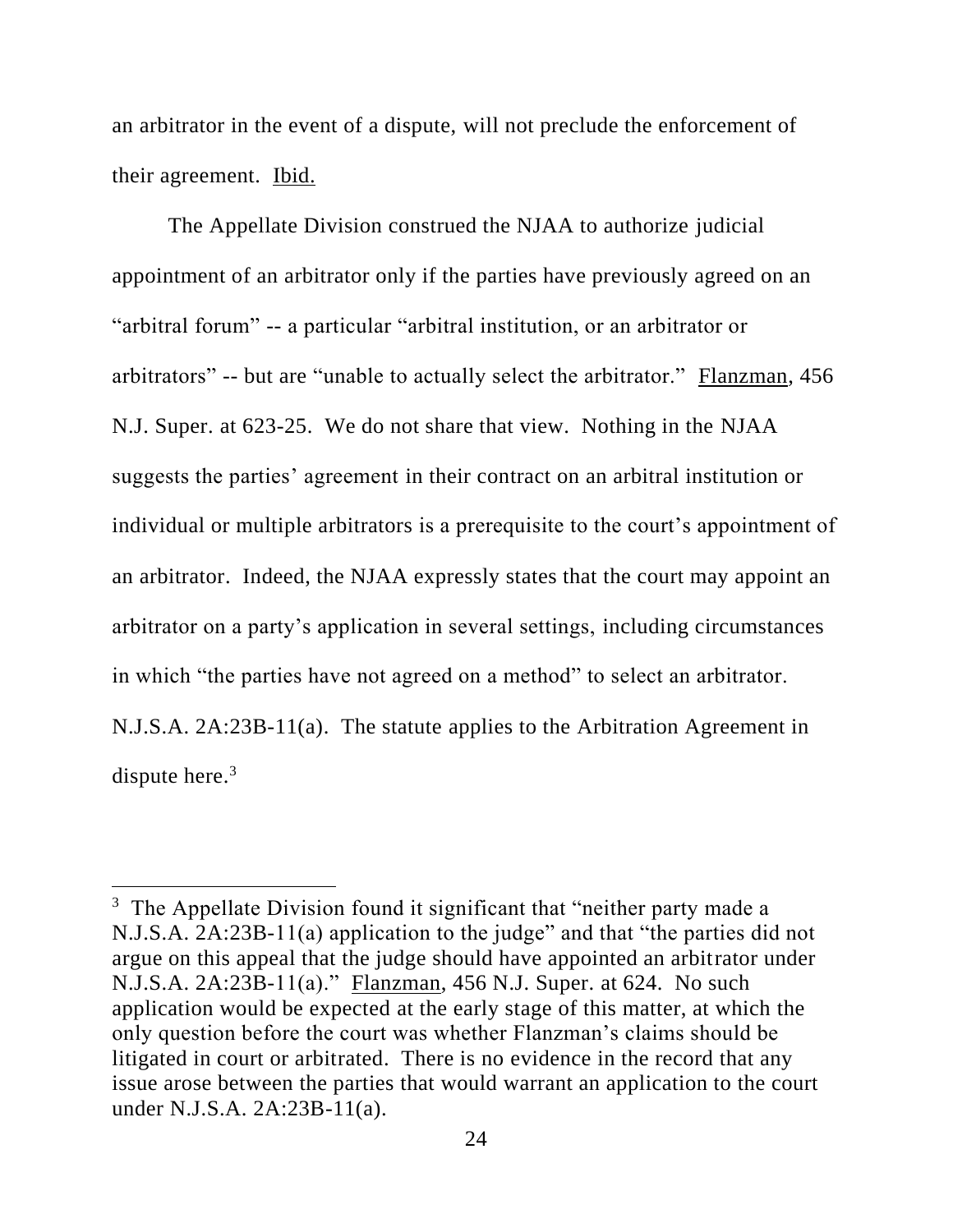The setting of this case is distinct from that of the decision on which the Appellate Division most heavily relied, Kleine v. Emeritus at Emerson, 445 N.J. Super. 545 (App. Div. 2016). There, another Appellate Division panel invalidated an arbitration agreement because the parties' chosen arbitration organization, AAA, had announced prior to the execution of the arbitration agreement that it would "no longer accept the administration of [nursing home personal injury] cases involving individual patients without a post-dispute agreement to arbitrate." Id. at 552. The court reasoned that because the parties had chosen AAA as their arbitration organization, but their dispute was in the category of disputes that AAA no longer accepted, "the arbitration process contemplated by the clause in question was not available when the parties executed their contract." Ibid. Here, in contrast, there was no agreement to a particular arbitral organization that proved to be unavailable, and no evidence that the involvement of a specific organization was an essential term of the parties' Agreement.

We share the Appellate Division's view that a detailed description of the contemplated arbitration in an arbitration agreement enhances the clarity of that agreement. See Flanzman, 456 N.J. Super. at 626-28. If the parties identify a specific arbitrator or arbitrators or agree to retain an arbitrator affiliated with a given arbitration organization who will apply that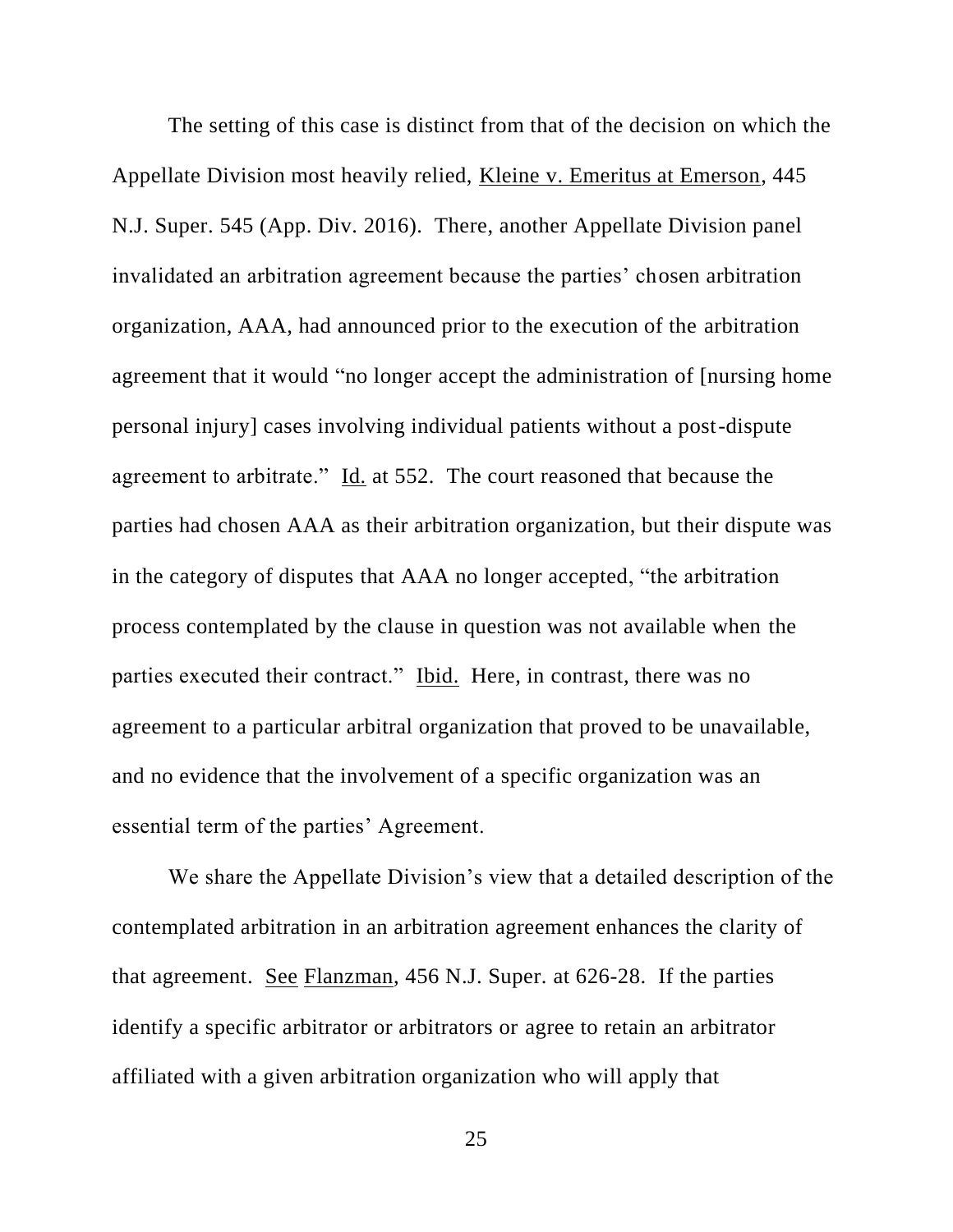organization's rules, they may avoid future disputes. We also agree with the Appellate Division that it may be advantageous for parties to designate in their agreement an arbitral organization but also provide an alternative method of choosing an organization should the parties' primary choice be unavailable. See id. at 629-30 (citing Oasis Health & Rehab. of Yazoo City, LLC v. Smith, 42 F. Supp. 3d 821, 824-26 (S.D. Miss. 2014)). In many settings, such a provision could provide a sound and practical basis to proceed.

We do not, however, view the parties' omission of a designated arbitral institution or general process for selecting an arbitration mechanism or setting to warrant the invalidation of an arbitration agreement. Parties who have expressed mutual assent to the arbitration of their disputes instead of a court proceeding may choose to defer the choice of an arbitrator to a later stage, when they will be in a position to assess the scope and subject of the dispute, the complexity of the proposed arbitration, and considerations of timing and cost. Given the availability of many skilled and experienced arbitrators - some affiliated with arbitration organizations and some not -- parties may choose to refrain from designating an arbitrator or an arbitration organization until a dispute arises. Should the parties prove unable or unwilling to agree upon an arbitrator, the court may exercise its appointment authority in accordance with N.J.S.A. 2A:23B-11 on the application of either party, and the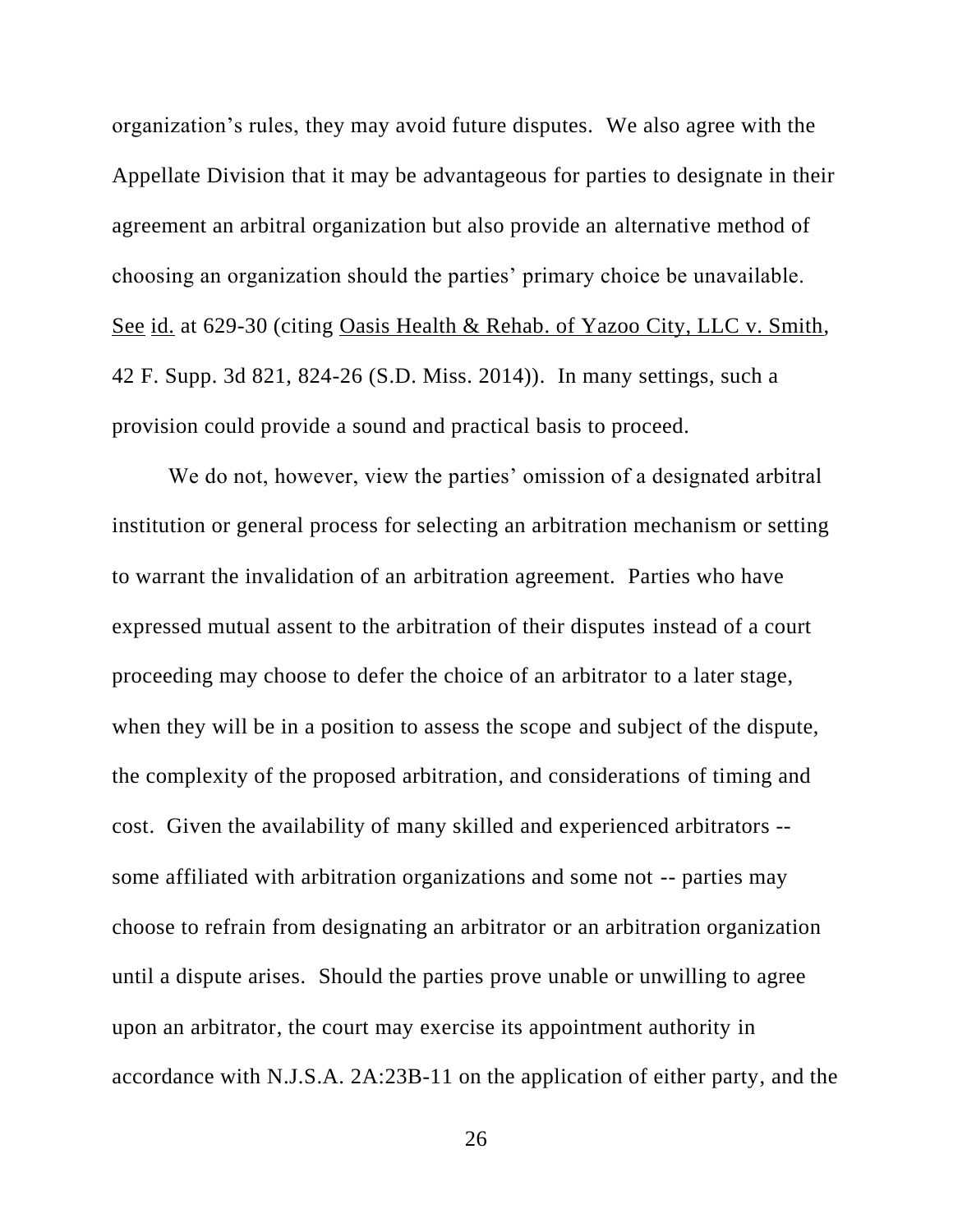designated arbitrator may conduct the arbitration in accordance with the procedures described in N.J.S.A. 2A:23B-15.

In short, we concur with the trial court that the Agreement at issue in this appeal meets the standards imposed by New Jersey contract law, and that it is therefore valid and enforceable.

### D.

We briefly address one aspect of the trial court's judgment. Based on a provision of the Agreement stating that Flanzman "will pay the then-current Superior Court of California filing fee towards the costs of the arbitration," the trial court ruled that California law would govern the arbitration and that the forum for the arbitration would be California. In the interest of fairness, the court nonetheless allowed Flanzman to choose the "arbitral body" to administer the proceedings.

We do not view the filing-fee provision in the Agreement to constitute either a choice-of-law provision prescribing California law as the law governing the arbitration or a forum-selection clause requiring that the arbitration be conducted in California. Instead, we find the Agreement to be silent as to the governing law and the jurisdiction in which the arbitration should be held. We therefore vacate the trial court's judgment insofar as it designates California law as the governing law and concludes that the parties